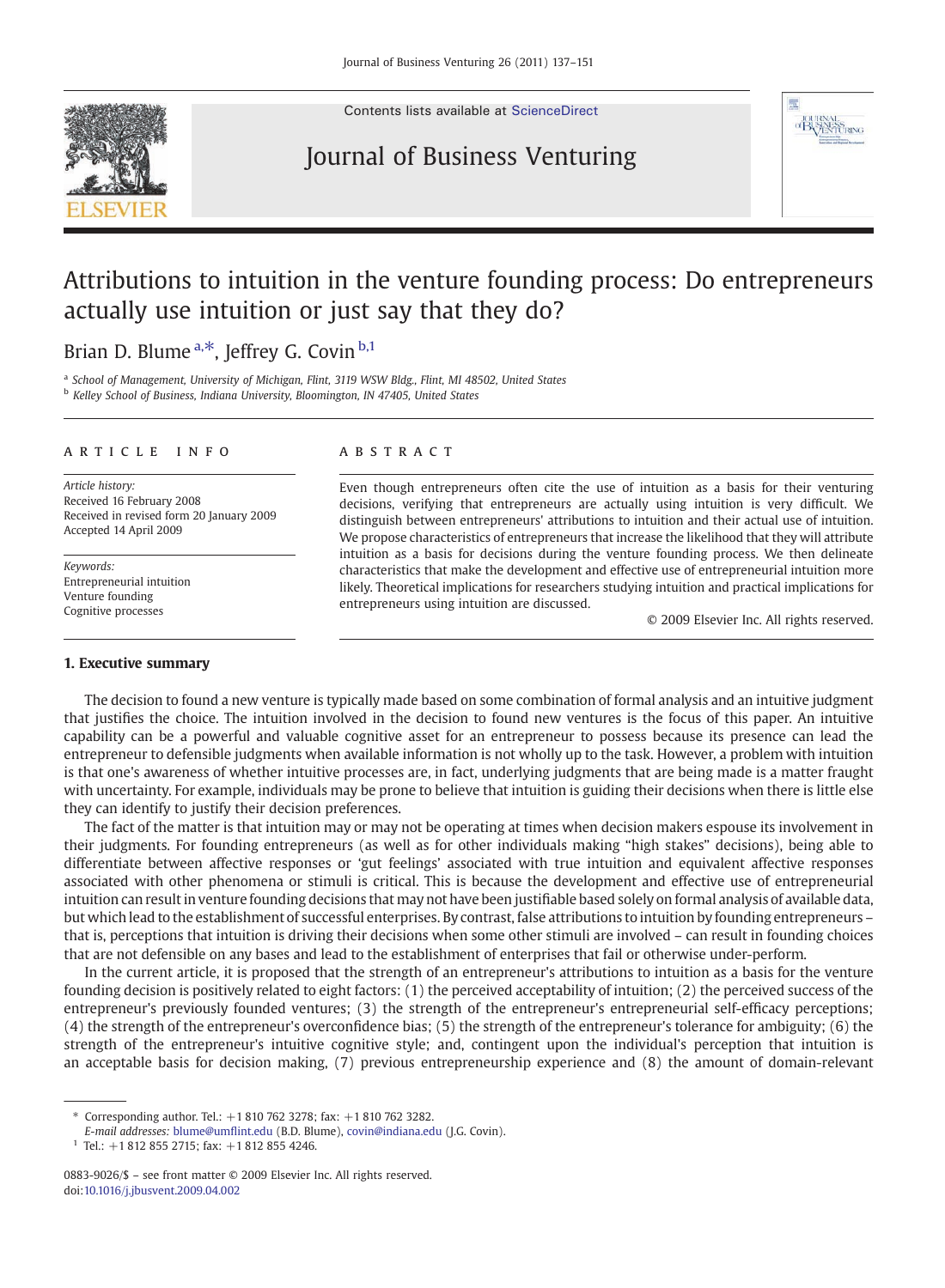knowledge (i.e., knowledge pertaining to the specific venturing context in question) possessed by the entrepreneur. The latter two factors are also proposed to be positively related to the development of 'expert entrepreneurial schemas' (EESs) upon which true entrepreneurial intuition is based. Two additional factors proposed as associated with the development of EESs and/or the strength of the relationship between these EESs and the effective use of actual entrepreneurial intuition are the entrepreneur's (1) metacognitive skill level and (2) emotional intelligence level. The last four factors mentioned – i.e., previous entrepreneurship experience, domain-relevant knowledge, metacognitive skill level, and emotional intelligence level – can be thought of as boundary conditions within which true entrepreneurial intuition develops.

Several theoretical and practical implications are suggested. For example, regarding theory, observations in the current paper suggest that entrepreneurship scholars should refrain from inferring a specific role for intuition within the entrepreneurial process based solely on what entrepreneurs might tell them about this matter. Attributions to intuition by entrepreneurs may have little relationship to the actual use of intuition. Regarding practice, would-be entrepreneurs are advised to, for example, seek domainrelevant knowledge and experience whose lessons are likely to be directly applicable to the entrepreneurial opportunity under consideration. Such knowledge and experience are foundational to the formation of the complex knowledge structures or schemas from which all true intuitive capability is derived.

# 2. Introduction

Intuition is argued to be a common influence on human decision making [\(Epstein, 1990; Isenberg, 1984; Sadler-Smith, 2008](#page-12-0)). Recognizing the likely pervasiveness with which intuition is used in business settings, Herbert Simon observed that studies of intuition's use in decision making deserve "a high priority in the agenda of management research" [\(Simon, 1987,](#page-14-0) p. 61). This same sentiment has been echoed by numerous scholars over the years (e.g., [Burke and Miller, 1999\)](#page-12-0). Still, few have taken up the challenge. As a consequence, little is known about the degree to which individuals rely on intuition in their decision making versus simply believing that intuition is informing their decisions (when it is not).

A premise of the current paper is that a theoretical investigation into why entrepreneurs claim to use intuition as a basis for decision making will be useful even if we do not know how much they actually use intuition. In other words, the extent to which entrepreneurs are willing to make attributions to their intuition when starting new businesses is important because it can give us insight into why entrepreneurs take the risks they do. For example, entrepreneurs might rationalize the pursuit of inherently speculative entrepreneurial opportunities based on their beliefs that intuition is affecting their decisions. Therefore, our first purpose is to identify the characteristics and experiences of entrepreneurs that increase the likelihood that intuition will be identified as a driver of their venture founding decisions.

A second purpose of our paper is to identify individual characteristics and experiences that, when they exist, create more confidence that actual intuition will be developed and effectively utilized by entrepreneurs. Even if it is difficult to measure the actual use of intuition throughout the venture founding process, we can still examine the boundary conditions within which intuition develops and that, if present, foster confidence that intuition is actually being used as a basis for decision making. Drawing on intuition research and scholarship, we develop propositions regarding when entrepreneurs would be more likely to use actual intuition in the venture founding process.

We conclude by detailing the theoretical and practical implications of the possibility that significant discrepancies exist between how intuition is thought to affect the entrepreneurial process – the venture founding decision, in particular – and the actual role of intuition in this process.

#### 2.1. Defining intuition

Despite the fact that intuition has been defined in many ways ([Burke and Miller, 1999; Behling and Eckel, 1991\)](#page-12-0), consensus is now emerging among researchers that intuition (1) originates beyond conscious thought, (2) includes holistic associations, and (3) results in affectively charged judgments ([Dane and Pratt, 2007; Hodgkinson et al., 2008; Sadler-Smith and Shefy, 2007; Sinclair](#page-12-0) [and Ashkanasy, 2005\)](#page-12-0). [Sinclair and Ashkanasy \(2005, p. 357\)](#page-14-0) define intuition as "a non-sequential information processing mode, which comprises both cognitive and affective elements and results in direct knowing without any use of conscious reasoning." Intuitions are defined similarly by Dane [and Pratt \(2007\)](#page-12-0) as "affectively charged judgments that arise through rapid, nonconscious, and holistic associations." Recent work by Sadler-Smith and his colleagues adopt Dane and Pratt's definition of intuition ([Hodgkinson et al., 2008; Sadler-Smith and Shefy, 2007\)](#page-13-0). We follow the emerging consensus in the literature and adopt [Dane and](#page-12-0) [Pratt's \(2007\)](#page-12-0) definition of intuition.

Past research on intuition has suggested that the use of intuition may vary as a function of the nature of the problem to be solved [\(Dane and Pratt, 2007; Simon, 1987](#page-12-0)). According to [Agor \(1990\),](#page-12-0) the specific conditions under which the use of intuition is appropriate are when: (a) there is a high level of uncertainty in the environment; (b) there is little previous precedent for action in the face of new emerging trends; (c) there are limited or no facts; and (d) there are several plausible alternative solutions to choose from with good factual support for each option. Several of these conditions are common to the entrepreneurial context of new venture creation and to entrepreneurial problems in general ([Allinson et al., 2000; Lichtenstein et al., 2006\)](#page-12-0). As such, the entrepreneurship domain is a logical arena in which to look for evidence of intuition. Not surprisingly, entrepreneurial intuition – that is, intuition involving entrepreneurial process-related matters – is commonly purported to have a significant impact on venture founding decisions [\(Allinson et al., 2000; Mitchell, Friga, and Mitchell, 2005](#page-12-0)).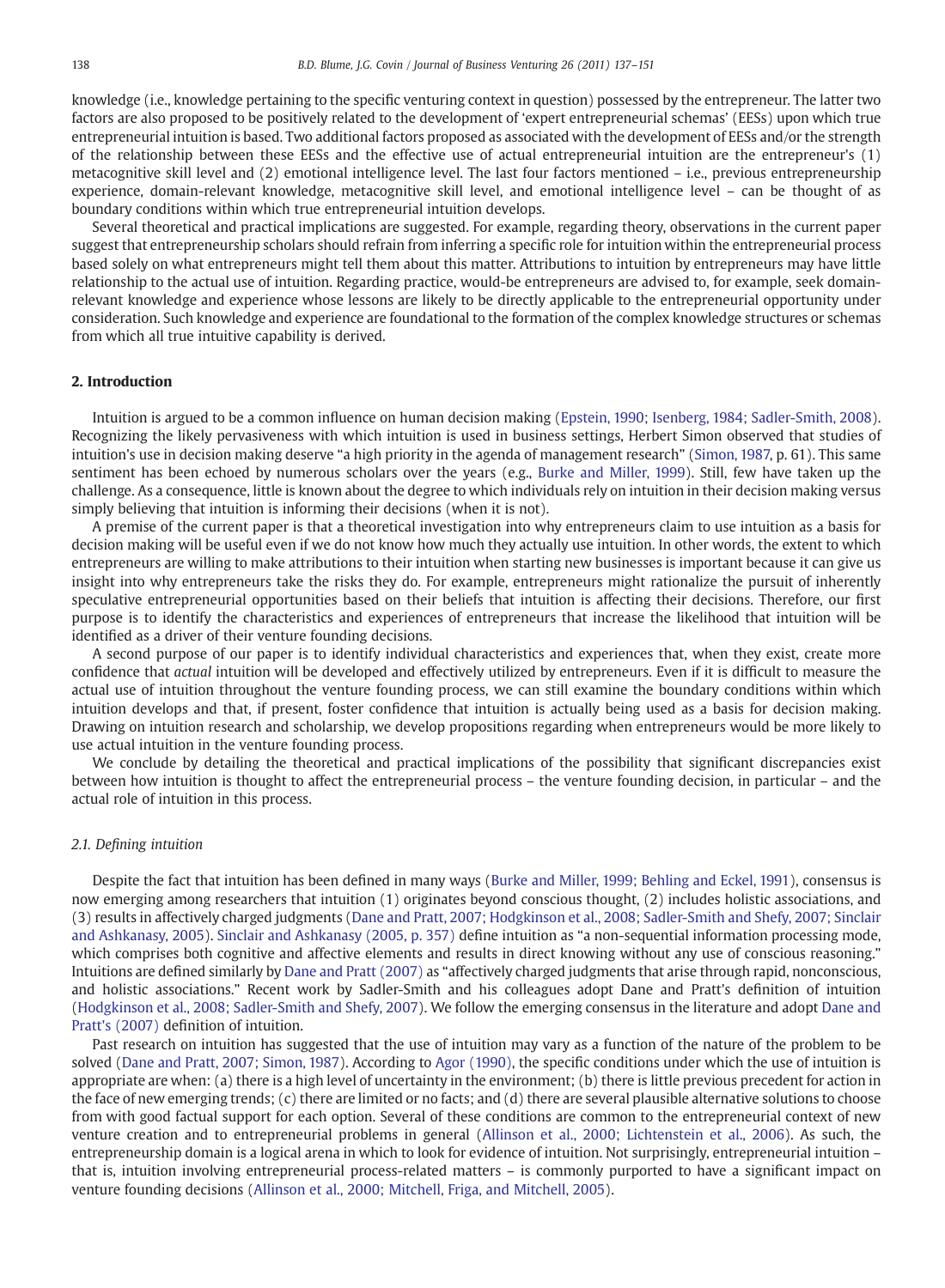# 2.2. Measuring intuition

Many studies within the domain of intuition research (e.g., [Burke and Miller, 1999; Khatri and Ng, 2000; Parikh et al., 1994\)](#page-12-0) have simply asked individuals whether and/or under what conditions they used intuition. As such, the construct being measured through surveys or interviews in many "intuition" studies is attributions to intuition, since the extent to which individuals are willing to attribute their decisions to intuition is the true focus of the research. Another way researchers have studied intuition (without measuring the actual phenomenon) is to focus on individual preferences for intuitive thinking. For example, a stream of research in the psychology literature by Epstein and his colleagues [\(Epstein et al., 1996; Pacini and Epstein, 1999\)](#page-12-0) examines preferences for using intuitive-experiential versus analytical-rational thinking styles. [Allinson and Hayes' \(1996\)](#page-12-0) cognitive style index – used to measure intuitive versus analytic cognitive style – is another popular measure of individuals' preference for intuitive thinking.

The studies that have examined individuals' actual use of intuition have employed carefully controlled experimental designs, as in [Simon's \(1987\)](#page-14-0) study of intuition among chess grandmasters, or have been conducted in field settings where experienced experts repeatedly make decisions with immediate outcomes, such as [Klein's \(2003\)](#page-13-0) research on highly experienced firefighter– commanders. Such designs or settings would be challenging to create in regard to examining entrepreneurs' intuition in the decisions made during the venture founding process. Not surprisingly, the actual impact of intuition on any particular nascent entrepreneur's decision to found a venture is a matter about which there has been a paucity of empirical research. Because of the difficulties associated with measuring intuition ([Simon, 1987; Sinclair and Ashkanasy, 2005](#page-14-0)) throughout the venture founding process, examinations of the actual use of intuition among entrepreneurs will likely remain rare within the realm of entrepreneurship research. Nonetheless, as discussed below, there are predictable reasons why entrepreneurs may attribute their venture founding decisions to intuition, and such attributions are worthy of study regardless of whether actual intuition is influencing entrepreneurs' decisions.

#### 3. Predicting attributions to intuition among entrepreneurs

When asked to indicate whether intuition has affected their decisions at various times or to varying degrees, research suggests that most individuals will answer in the affirmative [\(Burke and Miller, 1999\)](#page-12-0). This is an interesting finding to contemplate inasmuch as, if intuition is appropriately conceived of as a subconscious reasoning process, how can one consciously 'know' that intuition was involved as a decision driver? A predictable response to this intractable question might be that we 'know' intuition was involved in a decision because of our 'gut feeling' about that decision. Such a response suggests two problematic issues involving research and conventional insight into the phenomenon of intuition.

First, whether individuals can be expected to confidently know when the subconscious reasoning process of intuition has been used as a basis for decisions made is a very questionable matter ([Sadler-Smith, 2008\)](#page-13-0). After all, this is a subconscious process and, as such, our awareness of any decision guidance resulting from intuition may be tentative at best ([Dreyfus, 2004; Lieberman,](#page-12-0) [2000\)](#page-12-0). How individuals feel about decisions may represent an affective response to the conclusions of subconscious reasoning processes that are, in fact, intuition based. However, how individuals feel about decisions may also be influenced by conscious knowledge of various explicit decision considerations. Sorting between these possibilities will not always, if ever, be easily accomplished. In short, there is much room for interpretational error when inferring the presence of intuition as a decision driver.

Second, it is impossible for an outside party to a decision to definitively refute the presence of intuition as a decision driver [\(Lieberman, 2000\)](#page-13-0). Who, after all, can prove that intuition was not involved in making a decision? Thus, an 'infalsifiability' issue exists with respect to intuition. Those who claim to have relied on intuition as a basis for decision making cannot be proven wrong. Moreover, claims of having used intuitive judgment can be very convenient for the decision maker – not necessarily convenient in an insincere or misleading sense, but convenient nonetheless. This is because whether or not an individual believes that intuition influenced a decision, he/she will seldom, if ever, be asked to justify that intuition. This is not to suggest that skeptics to an intuitive decision will never ask for 'harder' evidence that might corroborate the decision. However, we suspect that asking someone to justify his or her intuitive feeling per se about a decision is something that is seldom done.

The preceding issues suggest that the perceived use of intuition as a basis for decisions may not represent intuition's actual use. Thus, one cannot confidently and accurately measure the use of intuition simply by asking individuals about it [\(Dreyfus, 2004;](#page-12-0) [Sinclair and Ashkanasy, 2005](#page-12-0)). If individuals have, at worst, no awareness or, at best, a biased awareness of the extent to which intuition is driving a decision choice, simply asking individuals to reflect and report on their reliance on intuition (in general or in reference to specific decisions) is bound to result in questionable data. Therefore, individuals' attributions to intuition may have little relationship to the actual phenomenon of intuition.

Of particular relevance to this paper is the matter of why entrepreneurs might indicate that intuition was involved in their venture founding decisions. Consistent with some of the preceding discussion, there are several plausible reasons, including the possibility that entrepreneurs will purport to have relied on intuition as a basis for the venture founding decision when they are uncertain as to whether this was the case. It is plausible that entrepreneurs will often simply not be able to consciously identify any more verifiable, obvious, or compelling basis for having proceeded with the venture founding. Therefore, they attribute their decision to intuition. In other words, attributions to intuition could become a default option when other possible decision drivers may not seem, in the mind of the entrepreneur, to cumulatively justify the founding decision. In addition, entrepreneurs might occasionally knowingly misattribute their venture founding decisions to intuition. This could occur, for example, if the entrepreneur believes an intuition-based justification is more acceptable as an espoused driver of the decision than other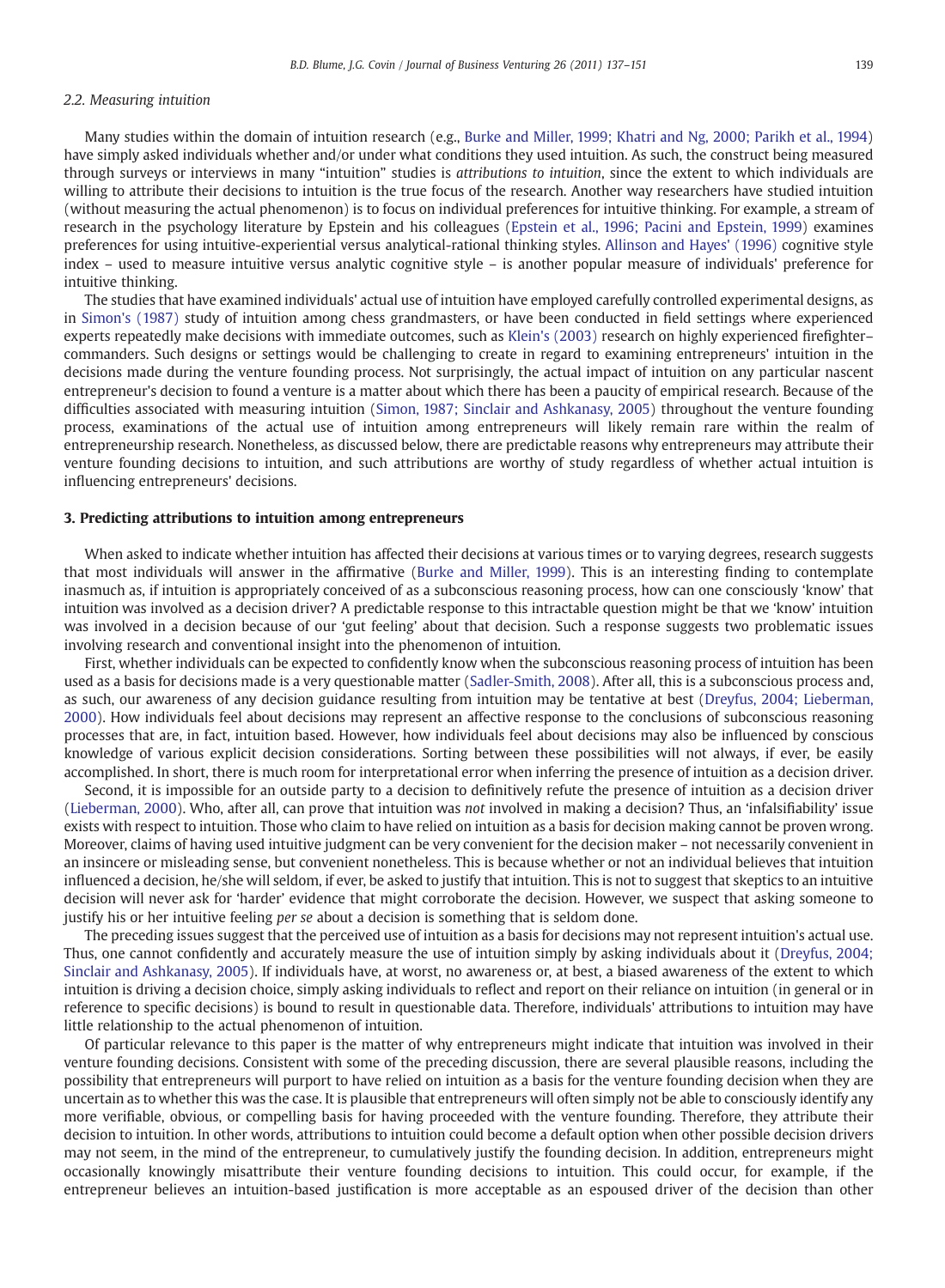recognized influences on the decision. As a case in point, an attribution to intuition may be regarded as a more defensible basis for a venture's founding than reliance on market-related data that are old, incomplete, or of questionable validity.

Differences in entrepreneurs' past experiences and individual characteristics will make them variously likely to attribute their venture founding decisions to intuition. Propositions regarding entrepreneurs' attributions to intuition are presented below. Subsequently, we identify experiences and characteristics of entrepreneurs that should enable them to develop and effectively use actual intuition. Fig. 1 offers an overview of these propositions.

# 3.1. Perceived acceptability of intuition

Research on intuition has demonstrated that while some have encouraged the use of intuition (e.g., [Harper, 1988;](#page-13-0) [Metzemaekers, 2000; Rowan, 1989](#page-13-0)), others have cautioned against its use in decision making (e.g., [Bonabeau, 2003; Cross and](#page-12-0) [Brodt, 2001; Schoemaker and Russo, 1993\)](#page-12-0). [Miller and Ireland \(2005\)](#page-13-0) point out that intuition's presence can be portrayed as intrinsically appealing, such as when it is associated with the heroic gambler or the well-traveled expert. On the other hand, many people are inherently suspicious of intuition. [Hogarth \(2001,](#page-13-0) p. preface x) states "I have misgivings when people explicitly appeal to intuition. What does it really mean? Do people really have 'special knowledge,' or is the whole notion just a smoke screen?"

If we ask entrepreneurs about their use of intuition, we should recognize that some entrepreneurs will view the use of intuition more positively than others. Individuals will differ in how acceptable they view the use of intuition depending on their viewpoints



Fig. 1. Predictors of entrepreneurs' attributions to intuition and the effective use of entrepreneurial intuition.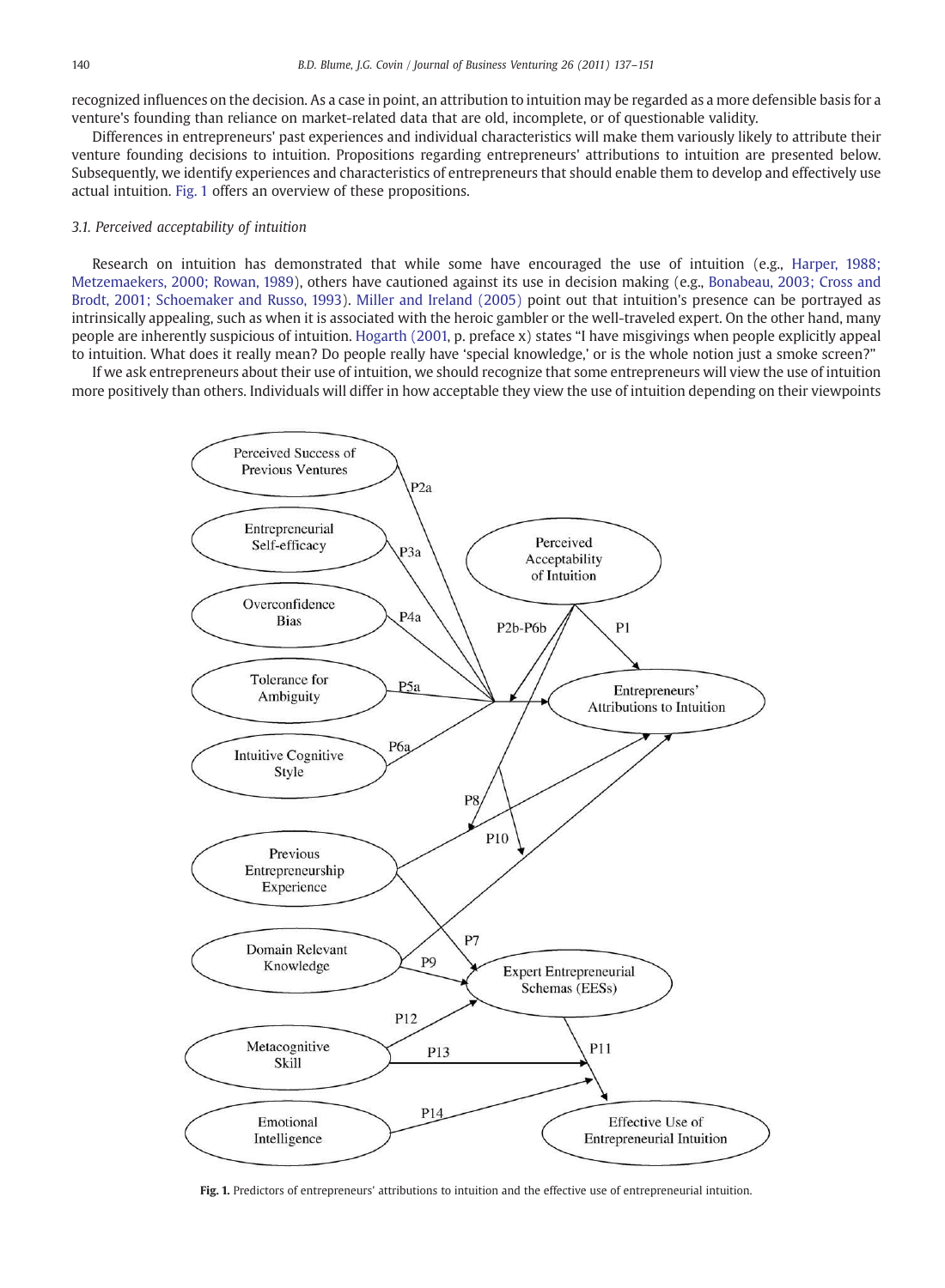and past experiences when intuition was thought to be involved in their decision making. The perceived acceptability of using intuition can be defined as the degree to which someone accepts intuition as a legitimate basis for making decisions. Thus, perceived acceptability of intuition is an indication of how favorably someone views the use of intuition during decision making.

The perceived acceptability of intuition could be context-dependent. For example, in certain situations – such as when presenting a business plan to a venture capitalist – the prevailing social desirability bias may favor attributions to rational, conscious, and explicit analysis as the basis for a venture founding decision. In such a 'formal' context, it may be less likely that an entrepreneur would make attributions to their intuition. However, even within this context, we expect that there would be differences in entrepreneurs' perceived acceptability of using intuition. In general (or across multiple contexts), we would expect that whether an entrepreneur views the use of intuition favorably – i.e., as acceptable – will influence his or her willingness to make attributions to intuition.

**Proposition 1.** The strength of an entrepreneur's perceived acceptability of intuition is positively related to the strength of that entrepreneur's attributions to intuition as a basis for venture founding decisions.

In addition to having a direct effect on an entrepreneur's attributions to intuition, for each proposition that identifies attributions to intuition as the dependent variable (i.e., Propositions 2a, 3a, 4a, 5a, 6a, 8, and 10), we propose that an entrepreneur's perceived acceptability of using intuition will moderate the relationship in question.

# 3.2. Success of previously founded ventures

In contrast to intuition, formal decision approaches that rely on explicitly structured processes, objective data, and quantitative analyses have long been advocated as bases for business decision making ([Sadler-Smith and Shefy, 2004\)](#page-13-0). Data limitations surrounding entrepreneurial opportunities typically require that judgments be exercised as a complement to any formal decision analyses conducted in evaluation of those opportunities. Sometimes, intuition can wholly substitute for formal analysis. Significantly, if entrepreneurs are not completely deferring to the results of formal opportunity analyses they may have conducted (i.e., relinquishing their judgment to the decision techniques) they will be exercising their personal judgment, which can be based on their intuition. Through classical conditioning effects, if entrepreneurs perceive they have relied on intuition in founding ventures they regard as successful, future reliance on intuition will be encouraged as a basis for venture founding decisions. This is because entrepreneurs' will believe that their intuition has served them well in the past, so the perceived need for other evidence in support of a future founding decision will be diminished ([Hogarth, 2001\)](#page-13-0). Moreover, consistent with attribution theory [\(Kelley](#page-13-0) [and Michela, 1980](#page-13-0)), individuals tend to attribute positive outcomes to themselves. For example, if entrepreneurs attribute their intuition as the primary basis for founding a new venture, then entrepreneurs can implicitly credit themselves with their ventures' success.

Despite the fact that success may encourage one's willingness to look no further than their perceived intuition as a basis for decision making, there is nothing inherent to success that would necessarily develop one's intuition ([Hogarth, 2001](#page-13-0)). Hogarth points out that the learning structure (i.e., characteristics of the environment in which people learn) is important to determining whether a person will acquire valid intuitions from previous success. Other evidence suggests that failure is often a better teacher than success ([Maidique and Zirger, 1985; Miller, 1992](#page-13-0)). This is important because intuition is rooted in what we learn from our experiences [\(Dreyfus and Dreyfus, 1986; Simon, 1987](#page-12-0)). Failure often prompts a critical examination of decision-influencing assumptions and beliefs, and we learn from this questioning and reconsideration of knowledge [\(Cyert and March, 1963; Sitkin,](#page-12-0) [1992\)](#page-12-0). By contrast, success reinforces our belief that we harbor accurate understandings, so we become less receptive to new knowledge and to that which might substitute for what we hold as true [\(Baumard and Starbuck, 2005](#page-12-0)). Therefore, prior success might lead to greater self-assuredness that entrepreneurs will believe they know viable entrepreneurial opportunities when they see them ([Cooper, Folta, and Woo, 1995](#page-12-0)).

Proposition 2a. The perceived success of an entrepreneur's previously founded ventures is positively related to the strength of that entrepreneur's attributions to intuition as a basis for venture founding decisions.

Proposition 2b. An entrepreneur's perceived acceptability of intuition will moderate the relationship between the perceived success of an entrepreneur's previously founded ventures and attributions to intuition, such that the relationship will be more positive when the use of intuition is viewed as acceptable.

# 3.3. Entrepreneurial self-efficacy perceptions

Entrepreneurial self-efficacy refers to "the strength of a person's belief that he or she is capable of successfully performing the various roles and tasks of entrepreneurship" [\(Chen, Greene, and Crick, 1998](#page-12-0), p. 295). This belief has often been identified as a predictor of the likelihood that individuals will start new businesses (e.g., [Boyd and Vozikis, 1994; Markman et al., 2002](#page-12-0)). It seems quite plausible that those who attribute their venture founding initiatives to intuitive judgments may be doing so simply because they believe, based on strong entrepreneurial self-efficacy perceptions, they have the skills and abilities to be successful entrepreneurs ([Krueger and Dickson, 1994](#page-13-0)). A belief in one's entrepreneurial skills and abilities could diminish the felt need of nascent entrepreneurs to rely on formal decision approaches when considering the possibility of starting a business. If a person 'knows' that he or she has what it takes to be a successful entrepreneur, evidence that could help assess or confirm the advisability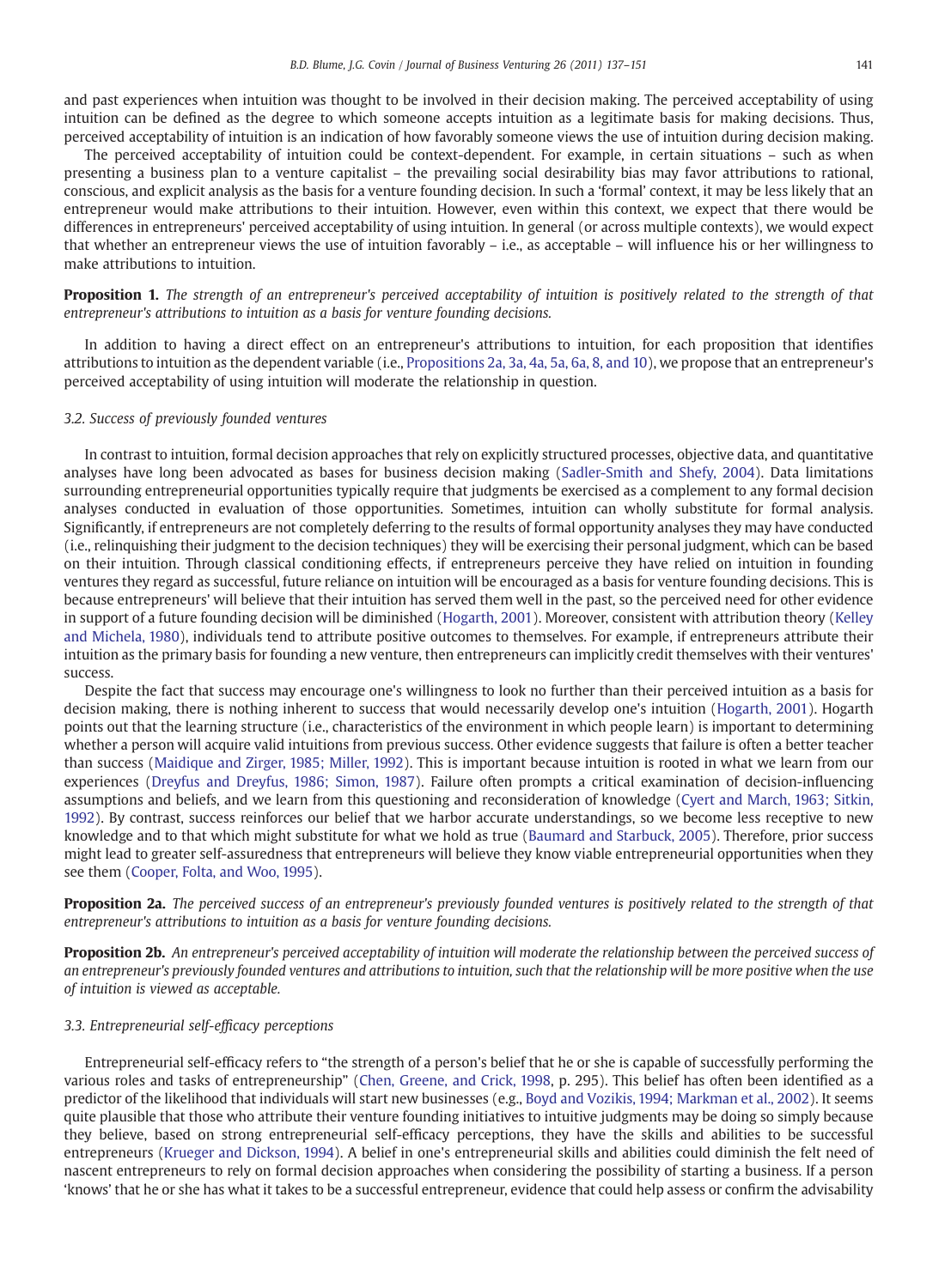of a venture's establishment may never be sought. Instead, the venture founding decision could be easily justified on the basis of the entrepreneur's intuition about the matter. This is not to suggest that entrepreneurial self-efficacy and intuition cannot have independent effects on the venture founding decision. However, the preceding points do raise the possibility that the process of intuition may be perceived as operating when, in fact, the phenomenon driving the founding decision is simply entrepreneurial self-efficacy.

Proposition 3a. The strength of an entrepreneur's entrepreneurial self-efficacy perception is positively related to the strength of that entrepreneur's attributions to intuition as a basis for venture founding decisions.

Proposition 3b. An entrepreneur's perceived acceptability of intuition will moderate the relationship between an entrepreneur's entrepreneurial self-efficacy perception and attributions to intuition, such that the relationship will be more positive when the use of intuition is viewed as acceptable.

### 3.4. Overconfidence bias

Overconfidence exists when individuals overestimate the probability of being correct. Considerable evidence suggests that entrepreneurs commonly tend to exhibit an overconfidence bias [\(Cooper et al., 1995; Busenitz and Barney, 1997\)](#page-12-0). That is, they tend to assess the probability that their businesses will be successful at a much higher level than objective data would suggest is reasonable. When an overconfidence bias exists, nascent entrepreneurs may believe they are acting on their intuition when deciding to pursue an entrepreneurial opportunity. Such beliefs may exist regardless of whether actual intuition is, in fact, operating.

Overconfidence may be erroneously interpreted as entrepreneurial intuition for at least two reasons. First, as with individuals exhibiting high entrepreneurial self-efficacy, overly confident people may not feel a strong need to engage in formal analysis as a means for arriving at or substantiating their venture founding decisions. Specifically, they do not 'need' empirical data to tell them they are correct in their evaluations of entrepreneurial opportunities. Attributions to intuition would likely be commonplace in the presence of such a data void. Second, overly confident people may tend to discount or ignore evidence suggesting that their confidence is unjustified. Thus, it is not simply that overconfidence will lead to a failure to seek data that might be used to justify the venture founding. Overconfidence may also lead to the rejection of known data that are not supportive of the venturing effort. Entrepreneurial intuition might be offered as a seemingly 'rational' explanation for starting a business when data suggest that expectations of success are unrealistic.

Proposition 4a. The strength of an entrepreneur's overconfidence bias is positively related to the strength of that entrepreneur's attributions to intuition as a basis for venture founding decisions.

Proposition 4b. An entrepreneur's perceived acceptability of intuition will moderate the relationship between an entrepreneur's overconfidence bias and attributions to intuition, such that the relationship will be more positive when the use of intuition is viewed as acceptable.

# 3.5. Tolerance for ambiguity

An ambiguous situation is one that cannot be adequately structured or categorized by an individual because of the lack of sufficient cues. Ambiguity exists in situations where the information available does not allow the inference of clear, unequivocal meanings and conclusions. Most significantly, ambiguity is common to the fast-paced decision-making contexts that invite intuitive decision making. As observed by [Miller and Ireland \(2005, p. 19\),](#page-13-0) "The need for quick decisions, the need to cope with demands created by complex market forces, and the assumed benefits of applying deeply held knowledge combine to create strong perceived value for the intuitive approach." Not surprisingly, ambiguity is a situational quality often associated with the founding of ventures (e.g., [Morris and Zahra, 2000\)](#page-13-0), and entrepreneurs are depicted as having a characteristically high tolerance for ambiguity (e.g., [Bygrave, 1989\)](#page-12-0). A high tolerance for ambiguity would enable nascent entrepreneurs to cope with the uncertain and complex task of venture founding without experiencing great anxiety and emotional upset. Arguing that "entrepreneurs eagerly undertake the unknown and willingly seek out and manage uncertainty," [Koh \(1996, p. 15\)](#page-13-0) reported a strong, positive relationship between measures of ambiguity tolerance and an individual's "entrepreneurial inclination."

Those entrepreneurs who do exhibit a high tolerance for ambiguity may also report a strong reliance on intuition as the basis for their venture founding decisions. In fact, what is perceived as superior entrepreneurial intuition by nascent entrepreneurs may be nothing more than those individuals' tolerance for ambiguity. This latter phenomenon could pass as intuition, for example, if individuals attribute their ability to function comfortably in ambiguous venture founding situations to their intuitive understanding of entrepreneurial dynamics and success factors. Moreover, nascent entrepreneurs with a high tolerance for ambiguity may be less likely to engage in information search strategies designed to reduce or otherwise manage the uncertainty associated with the founding decision ([Specht, 1987](#page-14-0)). In the absence of consciously collected data that suggest the viability of a venturing initiative, entrepreneurs may resort to attributions to intuition as justification for their venturing efforts.

Proposition 5a. The strength of an entrepreneur's tolerance for ambiguity is positively related to the strength of that entrepreneur's attributions to intuition as a basis for venture founding decisions.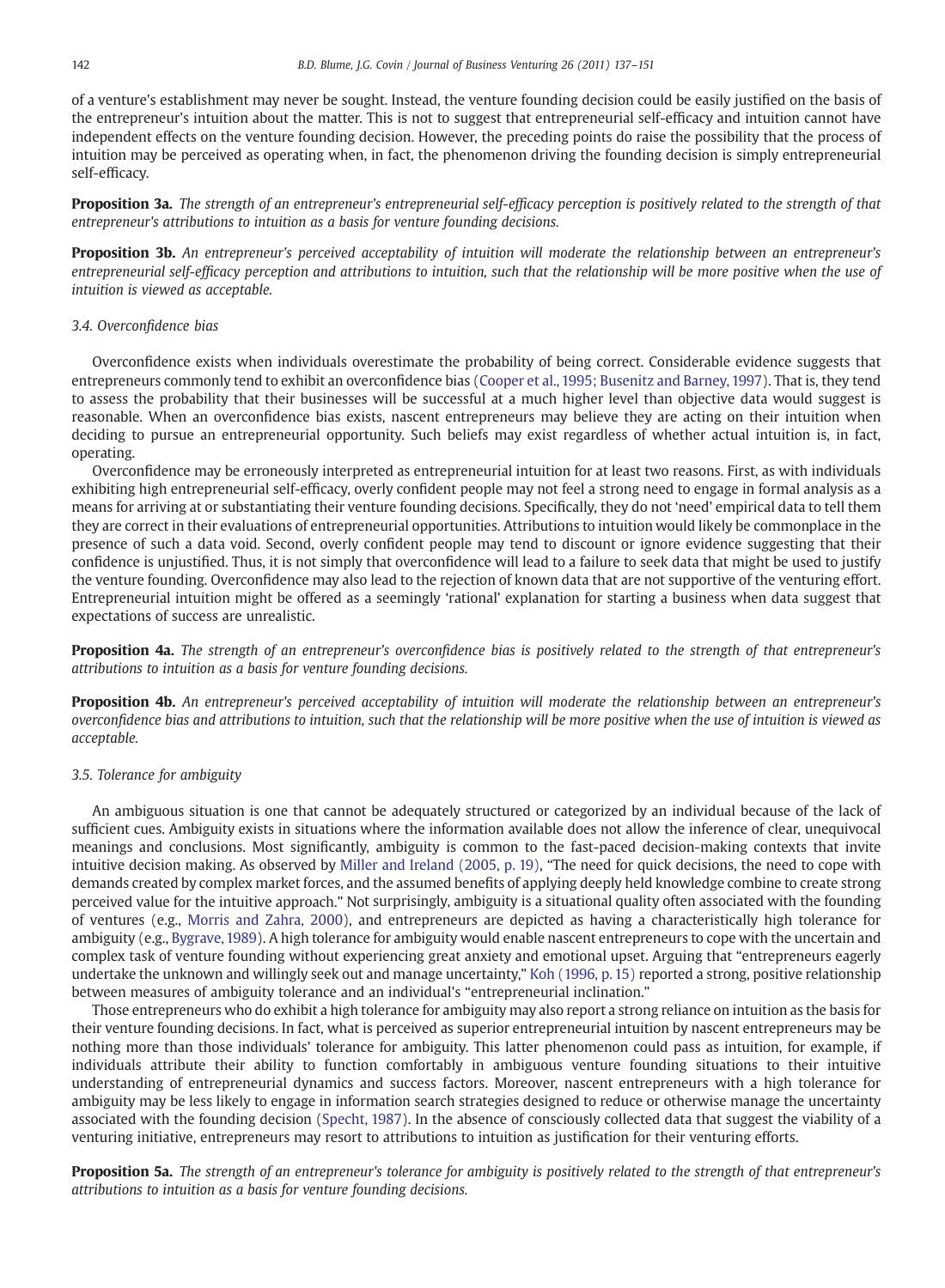Proposition 5b. An entrepreneur's perceived acceptability of intuition will moderate the relationship between an entrepreneur's tolerance for ambiguity and attributions to intuition, such that the relationship will be more positive when the use of intuition is viewed as acceptable.

## 3.6. Intuitive cognitive style

Cognitive styles have been described as the "heuristics an individual uses to process information about his or her environment" [\(Kozhevnikov, 2007,](#page-13-0) p. 477). Although many different cognitive style dimensions have been proposed over the years (see [Kozhevnikov \(2007\)](#page-13-0) for a recent review of the cognitive style literature), the cognitive style dimension with the greatest relevance to the concept of entrepreneurial intuition is the analytical-intuitive dimension, most commonly associated with the research of [Allinson and Hayes \(1996\).](#page-12-0) According to [Allinson and Hayes' \(1996, p. 122\)](#page-12-0) conceptualization of this dimension, analysis refers to "judgment based on mental reasoning and a focus on detail" and intuition refers to "immediate judgment based on feeling and the adoption of a global perspective." [Allinson and Hayes \(1996\)](#page-12-0) posit that analysis and intuition exist as the polar ends of a single dimension. Other scholars dispute this premise. For example, [Epstein et al. \(1996\)](#page-12-0) argue that analytic and intuitive processing is performed by independent cognitive systems – a rational system (associated with analytic processing) and an experiential system (associated with intuitive processing). As such, it has been suggested that analysis and intuition are most appropriately assessed using separate unipolar scales (e.g., [Hodgkinson and Sadler-Smith, 2003\)](#page-13-0).

Regardless of whether a preference for intuitive processing is conceptualized as occurring at the expense of analytic processing (á la [Allinson and Hayes, 1996\)](#page-12-0) or as an independent (from analysis) dimension and manifestation of cognitive style (á la [Hodgkinson and Sadler-Smith, 2003](#page-13-0)), empirical evidence within the entrepreneurship research domain has documented the prevalence and relevance of intuitive cognitive styles among entrepreneurs. For example, using the Cognitive Style Index (CSI) instrument developed by [Allinson and Hayes \(1996\)](#page-12-0), [Krueger and Kickul \(2006\)](#page-13-0) reported in their study of university students that the perceived desirability of starting a businesses is more positively associated with the intent to start a business among students with intuitive versus analytic cognitive styles. [Dutta and Thornhill \(2008\)](#page-12-0) reported in their qualitative study of 30 entrepreneurs that those with a more intuitive style (which Dutta and Thornhill labeled a 'holistic' style) are more apt than those with analytic styles to revise their growth intentions in response to changes in the perceived hostility levels of their firms' environments. Of greatest relevance to the focus of the current paper, based on data collected with [Allinson and Hayes' \(1996\)](#page-12-0) Cognitive Style Index, [Allinson et al. \(2000\)](#page-12-0) reported that the styles of successful entrepreneurs were significantly more intuitive than those of the nonowner managers in their sample. Considering the espoused preference for intuitive thinking among entrepreneurs, as revealed in the [Allinson et al. \(2000\)](#page-12-0) research, we expect that entrepreneurs who prefer to process information intuitively will also be more likely to believe that intuition is an important basis for their venture founding decisions.

Proposition 6a. The strength of an entrepreneur's intuitive cognitive style is positively related to the strength of that entrepreneur's attributions to intuition as a basis for venture founding decisions.

Proposition 6b. An entrepreneur's perceived acceptability of intuition will moderate the relationship between an entrepreneur's intuitive cognitive style and attributions to intuition, such that the relationship will be more positive when the use of intuition is viewed as acceptable.

#### 4. Predicting the development of expert entrepreneurial scripts and the effective use of entrepreneurial intuition

Up to this point, we have examined those characteristics of entrepreneurs that would make them more likely to attribute their venture founding decisions to intuition. Now, we move to identifying the characteristics that, when they exist, facilitate entrepreneurs' development of 'expert entrepreneurial schemas' (or EESs) which ultimately enable the effective use of intuition. Schemas are "dynamic, evolving mental models that represent an individual's knowledge and beliefs about how physical and social worlds work" ([Gaglio and Katz, 2001,](#page-13-0) p. 97). [Dane and Pratt \(2007\)](#page-12-0) suggest that expert schemas are both highly complex and domain relevant. We define EESs as complex schemas that contain knowledge relevant to the entrepreneurial domain (e.g., knowledge pertaining to the venture founding context or process). EESs are similar to expert cognitive maps [\(Simon, 1996\)](#page-14-0) and expert knowledge structures or expert decision scripts ([Klein, 2003; Mitchell et al., 2005; Mitchell et al., 2002; Mitchell et al., 2000;](#page-13-0) [Neisser, 1976; Simon, 1987](#page-13-0)). We now discuss two important antecedents of EESs.

# 4.1. Previous entrepreneurship experience

If it is true that "intuition can be developed most rapidly through repeated exposure to the complexity of real problems" ([Khatri](#page-13-0) [and Ng, 2000,](#page-13-0) p. 78), then entrepreneurs who have founded numerous ventures or who have experience growing new ventures will develop more EESs than will novice entrepreneurs. This is consistent with what has been referred to as the automated expertise perspective on intuition [\(Miller and Ireland, 2005; Prietula and Simon, 1989; Simon, 1987](#page-13-0)). Specifically, familiarity with certain situations can enable individuals to 'automatically' grasp the relevant issues and recognize meaningful signs or patterns that have information value. The key word here is familiarity. Individuals must have experienced certain events in the past and have learned from them for intuition to have developed.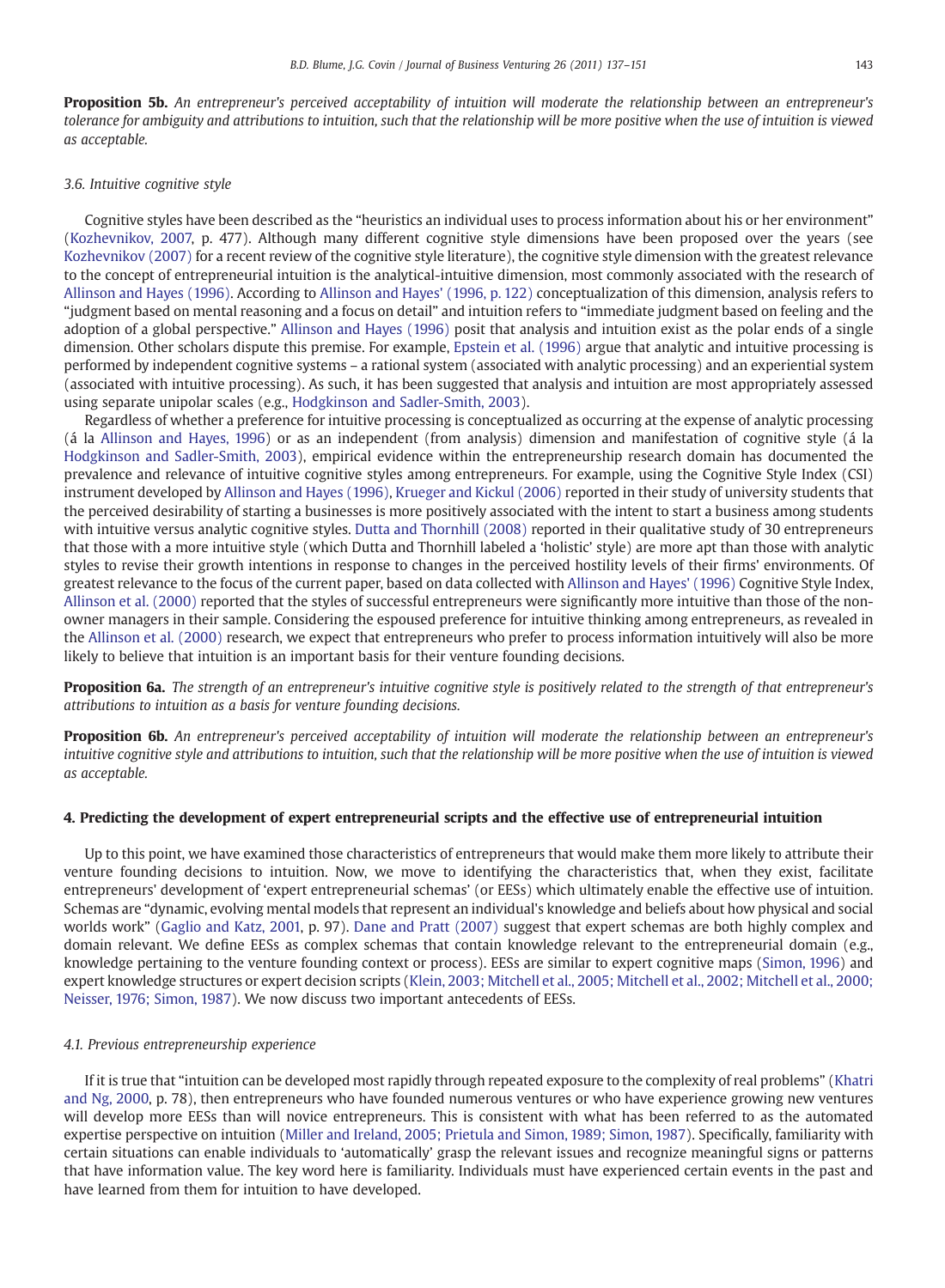<span id="page-7-0"></span>Research suggests that a ten year period of intense preparation may be necessary for achieving the highest levels of expertise in the domains of chess and music ([Ericsson and Charness, 1994; Ericsson et al., 1993; Simon and Chase, 1973](#page-12-0)). [Ericsson and Charness](#page-12-0) [\(1994\)](#page-12-0) also suggest that winning international competitions in the domains of sports, arts, and science appears to require at least 10 years of preparation, and typically substantially longer. Although we are not suggesting that entrepreneurs need to reach the highest levels of expertise to effectively utilize intuition, this prior research does support the notion that past experience in founding ventures is a prerequisite for developing EESs. Within the entrepreneurship domain, [Baron and Ensley \(2006\)](#page-12-0) compared the 'business opportunity prototypes' (i.e., the cognitive representations of the essential nature of opportunities) of first-time and repeat entrepreneurs. They found that the prototypes of experienced entrepreneurs were more clearly defined, richer in content, and more concerned with factors and conditions related to actually starting and running a new venture (e.g., generation of positive cash flow) than the prototypes of novice entrepreneurs. Thus, EESs pertaining to venture founding will likely be a function of the entrepreneur's degree of familiarity with such decisions. Degree of familiarity, in turn, will be impacted by previous entrepreneurship experience.

# Proposition 7. Previous entrepreneurship experience is positively related to that entrepreneur's development of expert entrepreneurial schemas.

Moreover, it is plausible that previous entrepreneurship experience may not have a strong general or main effect on entrepreneurs' attributions to intuition, but that the direction of the relationship between previous entrepreneurship experience and entrepreneurs' attributions to intuition will be positive if entrepreneurs regard intuition as an acceptable basis for decision making and negative if entrepreneurs are biased against declarations of intuition's use. In particular, among entrepreneurs with favorable views of intuition, the existence of significant prior venturing experience may result in perceptions that they have 'earned the right' to attribute their venture founding decisions to intuition [\(Krueger, 1993](#page-13-0)). On the other hand, among entrepreneurs with unfavorable views of intuition, the existence of significant prior venturing experience may result in an aversion to attributing their venture founding decisions to intuition because a better, more substantive-seeming basis for decision making – that is, conscious knowledge of prior entrepreneurship experiences – will be identifiable.

**Proposition 8.** An entrepreneur's perceived acceptability of intuition will moderate the relationship between previous entrepreneurship experience and attributions to intuition, such that the relationship will be positive when the use of intuition is viewed as acceptable and negative when the use of intuition is viewed as unacceptable.

# 4.2. Domain-relevant knowledge

While the existence of previous entrepreneurship experience can enable the development of ESSs (and, possibly, influence attributions to intuition), such experience may be limited to facilitating the development of entrepreneurial 'process' schemas if the ventures founded are in different 'content' domains – e.g., different product-market or technological domains. The knowledge that is idiosyncratic to operating in a specific type of business – that is, domain-relevant knowledge – is also an important antecedent of EESs. As previously argued, intuition develops through past experiences. While learning theories can be sorted into behavioral, cognitive, and situative categories (see [Greene et al., 1996](#page-13-0)), learning theories focused on cognitive processes (e.g., [Argyris and Schon, 1978; Herriott et al., 1985; Torbert, 1973\)](#page-12-0) most directly recognize that repeated exposure to similar situations enables individuals to attach greater meaning and information value to their experiences. Within the realm of entrepreneurship, the linkage between experience and learning is commonly acknowledged in regard to the opportunity recognition process ([Lumpkin and Lichtenstein, 2005; Shane, 2000\)](#page-13-0) That is, prior knowledge from similar experiences gives greater saliency to external cues that may trigger the opportunity recognition process. Moreover, relevant previous experience has been shown to influence the success of ventures subsequently founded in those same domain spaces [\(Reuber and Fischer, 1999; van Praag, 2003](#page-13-0)). Domain-relevant knowledge can include, for example, experience working in the same industries or markets as the venture under consideration [\(Cooper et al., 1994; Song et al., 2008\)](#page-12-0). In contrast, an entrepreneur who starts a restaurant (and, accordingly, has some level of domain-relevant knowledge in the restaurant industry) may not have any domain-relevant knowledge pertinent to starting-up a construction company or medical practice. As argued by [Dijksterhuis and Nordgren \(2006\),](#page-12-0) the more domainrelevant the knowledge possessed by an entrepreneur, the better and more complete the input will be for the entrepreneur's subconscious mind to process. Significantly, the presence of domain-relevant knowledge is argued by [Dane and Pratt \(2007\)](#page-12-0) to be foundational to the development of complex schemas.

Proposition 9. The level of domain-relevant knowledge possessed by an entrepreneur is positively related to that entrepreneur's development of expert entrepreneurial schemas.

In addition, as entrepreneurs learn from their exposure to entrepreneurial experiences within similar content domains (e.g., similar product-market or technological domains), they may be comfortable generalizing from past experiences and, possibly, attributing their venture founding decisions to both recognized knowledge and intuition pertaining to the venturing context in question. Thus, relevant past experience creates domain-relevant knowledge entrepreneurs can reference in justifying their attributions to intuition. Nonetheless, as with our prior observations regarding the likelihood that perceived acceptability of intuition will be a moderator of the relationship between previous entrepreneurship experience and attributions to intuition, the level of domain-relevant knowledge possessed by an entrepreneur may only have a positive effect on attributions to intuition if intuition is favorably perceived; otherwise, the effect will be negative.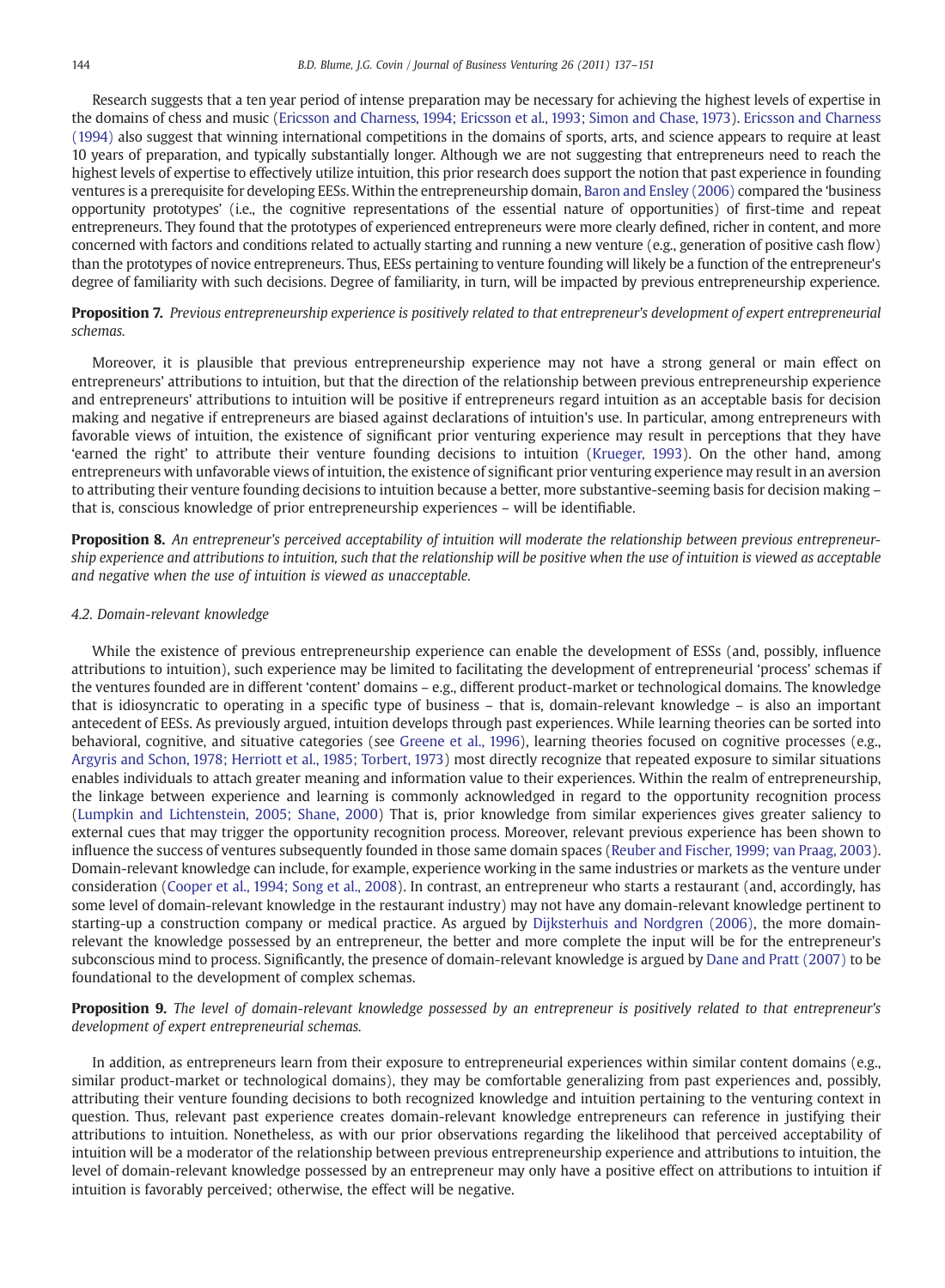<span id="page-8-0"></span>Proposition 10. An entrepreneur's perceived acceptability of intuition will moderate the relationship between the level of domainrelevant knowledge possessed by an entrepreneur and attributions to intuition, such that the relationship will be positive when the use of intuition is viewed as acceptable and negative when the use of intuition is viewed as unacceptable.

### 4.3. Effective use of entrepreneurial intuition

[Dane and Pratt \(2007\)](#page-12-0) suggest that a primary way to determine whether or not intuition will be effective is to examine the nature of the schemas a person employs when intuiting. A growing body of research suggests that 'experts' (or those individuals with expert schemas) can make highly accurate intuitive decisions ([Benner and Tanner, 1987; Dreyfus and Dreyfus, 1986, 2005](#page-12-0); [Klein, 1998, 2003; Prietula and Simon, 1989; Simon, 1987, 1996](#page-13-0)). Experts possess sophisticated cognitive structures that permit rapid and accurate responses when making decisions in demanding situations ([Dane and Pratt, 2007](#page-12-0)). Consistent with this evidence, the presence of EESs is expected to enable entrepreneurs to effectively use intuition. Indeed, past research in the entrepreneurship domain supports this notion. EESs are similar to Krueger's construct of 'expert entrepreneurial mindsets.' [Krueger \(2007, pp. 124](#page-13-0)–125) argues that "As individuals move from a more novice entrepreneurial mind-set toward a more expert mind-set, that movement is reflected in significant changes in deep cognitive structures, punctuated by critical developmental experiences." [Krueger \(2007\)](#page-13-0) proposes that the deep beliefs underlying expert entrepreneurial mindsets are the foundation of entrepreneurial action. In addition, entrepreneurs with more developed EESs would likely have a higher proficiency at dotconnecting or pattern recognition ([Baron, 2006; Baron and Ensley, 2006; Klein, 1998; 2003\)](#page-12-0). The pattern-matching process is based upon expert schemas associated with an individual's accumulated expertise in real-world contexts ([Klein, 2003\)](#page-13-0). [Baron](#page-12-0) [\(2006\)](#page-12-0) suggests that entrepreneurs use cognitive frameworks acquired through experience to perceive connections between seemingly unrelated events or trends in the external world. Entrepreneurs are then able to use the patterns they perceive to identify and develop ideas for new products or services.

The possession of EESs may also be related to entrepreneurs' ability to utilize effectual reasoning when creating new ventures [\(Sarasvathy, 2001a,b, 2008](#page-13-0)). Effectuation is a distinct mode of reasoning guided by the logic that "to the extent that we can control the future, we do not need to predict it" [\(Sarasvathy, 2001a](#page-13-0), p. 252). [Sarasvathy \(2001b, 2008\)](#page-13-0) studied 27 expert entrepreneurs that had founded one or more companies; remained a full-time founder/entrepreneur for 10 years or more; and participated in taking at least one company public. A quantitative analysis of these entrepreneurs' decision-making protocols revealed that the vast majority relied on effectuation processes when making decisions under uncertainty. As discussed by [Sarasvathy \(2001a,](#page-13-0) [p.245\)](#page-13-0), "effectuation processes take a set of means as given and focus on selecting between possible effects that can be created with that set of means." Significantly, "the development of entrepreneurial expertise [as would be reflected in the emergence of EESs] is nurtured through effectual reasoning, and effectual action becomes a primary tool of expertise" ([Read and Sarasvathy, 2005,](#page-13-0) p. 58). Most importantly, the presence of expertise facilitates the integration and synthesis of knowledge [\(Boshuizen and Schmidt, 1992\)](#page-12-0) which forms the cognitive basis for the effective use of intuition [\(Chase and Ericsson, 1981\)](#page-12-0). In short, entrepreneurs' reliance on intuition may be closely tied to the use of effectual reasoning, with both cognitive processes linked to the presence of EESs.

Proposition 11. The possession of expert entrepreneurial schemas by an entrepreneur is positively related to the effective use of entrepreneurial intuition in venture founding decisions.

## 4.4. Metacognitive skill

At a very basic level, metacognition is the process of thinking about thinking. [Flavell \(1976, p. 232\)](#page-12-0) describes the concept as follows: "Metacognition refers to one's knowledge concerning one's own cognitive processes or anything related to them." Metacognition involves a self-regulatory mechanism that helps people guide their own performance in complex domains (see [Cohen, Freeman, and Wolf, 1996](#page-12-0)). It involves the conscious process of assessing and adjusting one's progress and strategy in problem solving [\(Cannon-Bowers et al., 1998\)](#page-12-0). Metacognition is generally regarded as consisting of two primary functions: monitoring and control (e.g., [Metcalfe and Shimamura, 1994; Schmidt and Ford, 2003\)](#page-13-0). Monitoring includes such processes as identifying the task, checking and evaluating one's progress, and predicting the outcomes of that progress. Control processes include decisions such as where to allocate one's resources, the specific steps to be used to complete the task, the speed and intensity at which to work on the task, and the prioritization of activities.

Of particular note, metacognitive skills may aid in the development and effective use of intuition. Individuals with greater metacognitive skill learn more effectively because they monitor their progress, determine when they are having problems, and adjust their learning accordingly ([Ford et al., 1998\)](#page-13-0). [Dane and Pratt \(2007\)](#page-12-0) argue that explicit learning ("when individuals are consciously aware that changes are accruing to their underlying knowledge bases" [p. 43]) and implicit learning ("the process by which one acquires – outside of one's conscious awareness – knowledge about the structure or pattern underlying a complex stimulus environment" [p. 44]) are both important processes in the formation of the EESs which influence the effectiveness of intuitive decision making. As such, how one learns and, more importantly, the control one can exercise over the learning process via the exhibition of metacognitive skills could influence an entrepreneur's effective use of intuition.

Moreover, the metacognitive ability to reflect on one's thinking and evaluate thought processes should also assist individuals in determining when to base decisions primarily on their EESs versus when to gather more information as input to formal, explicit analysis. Thus, rather than simply accepting an affectively charged judgment as the best way to proceed, entrepreneurs with metacognitive skill may be more likely to use multiple analytical strategies to verify their intuition, as well as to effectively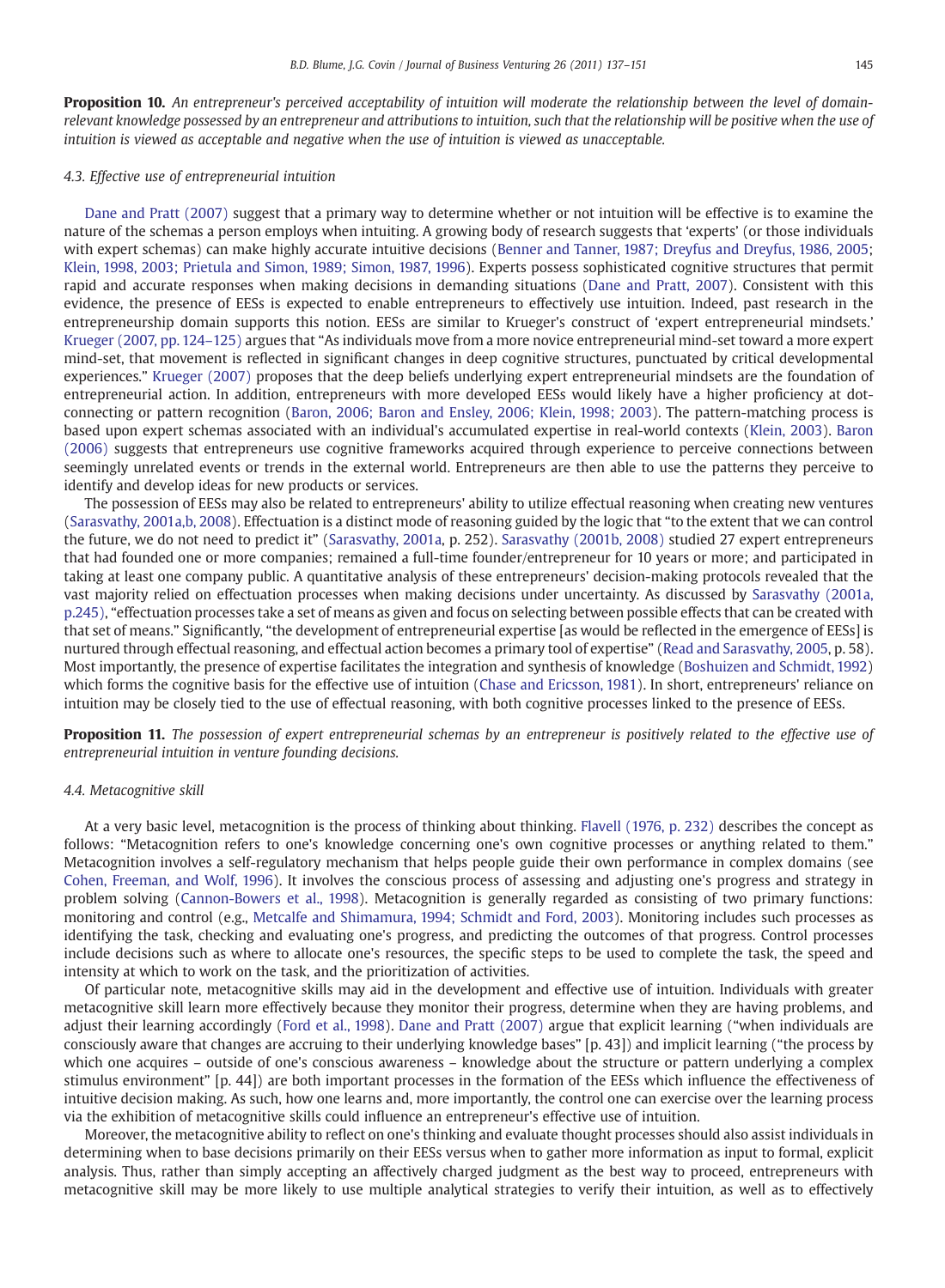alternate between using intuitive and rational decision processes as the perceived need arises. In short, metacognitive skills may contribute directly to the development of EESs as well as moderate the relationship between these schemas and the effective use of entrepreneurial intuition.

Proposition 12. The level of metacognitive skill possessed by an entrepreneur is positively related to that entrepreneur's development of expert entrepreneurial schemas.

Proposition 13. Metacognitive skill will moderate the relationship between an entrepreneur's possession of expert entrepreneurial schemas and the effective use of entrepreneurial intuition, such that the relationship will be more positive when the entrepreneur possesses greater levels of metacognitive skill.

#### 4.5. Emotional intelligence (EI)

[Mayer and Salovey \(1997\)](#page-13-0) have defined emotional intelligence (EI) as the capacity to reason about emotions, and of emotions to enhance thinking. Although there is ongoing debate regarding the EI construct and its measurement, [Mayer and Solovey's \(1997\)](#page-13-0) conceptualization of EI as an ability has proven to be one of the most defensible ([Ashkanasy and Daus, 2005; Daus and Ashkanasy,](#page-12-0) [2005; Mayer et al., 2008](#page-12-0)). [Mayer and Salovey \(1997\)](#page-13-0) have proposed that EI is made up of four capacities or skills, including being able to (1) accurately perceive emotions, (2) use emotions to facilitate thought, (3) understand emotions, and (4) manage emotions. Given that high EI involves the capacity to accurately perceive and understand emotions, entrepreneurs with high EI may be able to effectively differentiate between emotions produced by intuitive processes versus other emotions that do not reflect intuition.

Moreover, high EI may be critical to entrepreneurs' effective use of the affectively charged judgments that arise from EES. Studies have shown that emotions or moods influence how individuals process information [\(Baron, 2008; Elsbach and Barr, 1999;](#page-12-0) [Forgas, 1995](#page-12-0)). [Dane and Pratt \(2007, p. 39\)](#page-12-0) observed that, "In essence, both intuitions and emotional appraisals appear to arise through highly similar emotional pathways. Taken together, evidence from organizational, cognitive, and neurological psychology suggests that affect and emotions are an integral component of intuitive judgments."

Therefore, entrepreneurs' ability to identify and manage emotions that arise via the intuitive process versus those that, for example, reflect positive affect or fear, may be central to the successful application of intuition. Positive mood has been shown to enhance intuitive judgments, whereas negative moods have been associated with more complete analyses of situations ([Ashby,](#page-12-0) [Isen, and Turken, 1999; Elsbach and Barr, 1999; Weiss and Cropanzano, 1996\)](#page-12-0). Being able to accurately perceive and manage these emotions could enable entrepreneurs to make effective use of their intuitive feelings throughout the venture founding process. Likewise, entrepreneurs are often confronted with situations invoking anxiety and fear. These emotions have been shown to interfere with the intuitive process [\(Emery, 2001; Sinclair and Ashkanasy, 2005](#page-12-0)) and could, therefore, undermine entrepreneurs' abilities to develop and utilize intuition based on their EESs during the venture founding process.

Proposition 14. Emotional intelligence will moderate the relationship between an entrepreneur's possession of expert entrepreneurial schemas and the effective use of entrepreneurial intuition, such that the relationship will be more positive when the entrepreneur possesses greater levels of emotional intelligence.

# 5. Discussion

The current paper makes two principal contributions to the literature on entrepreneurial intuition. First, it recognizes that intuition may be identified as having influenced the venture founding decision when other factors were, in fact, the decision drivers. That is, although intuition may often influence an individual's decision to pursue an entrepreneurial opportunity, other factors that are interpreted by the entrepreneur as intuition may be just as likely to influence the venture founding decision. Second, this paper identifies experiences and characteristics of entrepreneurs that, when present, increase the likelihood that entrepreneurs are truly employing intuition in their decision making. We discuss the theoretical and practical implications of these contributions below.

#### 5.1. Theoretical implications

Taken collectively, the preceding observations imply that entrepreneurship theorists should be very circumspect in their depiction of the role of intuition in the entrepreneurial process. The exploration of entrepreneurial phenomena through a cognitive lens has become popular in recent years, as evidenced by special "cognition" issues in journals such as Entrepreneurship Theory and Practice (2002, vol. 27, no. 2) and the Journal of Business Venturing (2004, vol. 19, no. 2). Considering that intuition operates as a cognitive process, it is likely that studies of intuition will be increasingly common within the entrepreneurship domain.

A risk entrepreneurship theorists face when incorporating intuition into their theories is misrepresentation of the concept, such as when intuition and formal analysis are depicted as different ends of single a decision-making continuum. A good example of this can be found in [Khandwalla's \(1976/1997\)](#page-13-0) discussion of the technocratic dimension of management decision making. Specifically, Khandwalla equates low technocracy to intuitive decision making. Instead, intuition and formal analysis are better depicted as two distinct bases for decision making [\(Sinclair and Ashkanasy, 2005](#page-14-0)) that will, ideally, work in concert (e.g., [Hayashi, 2001; Sauter,](#page-13-0)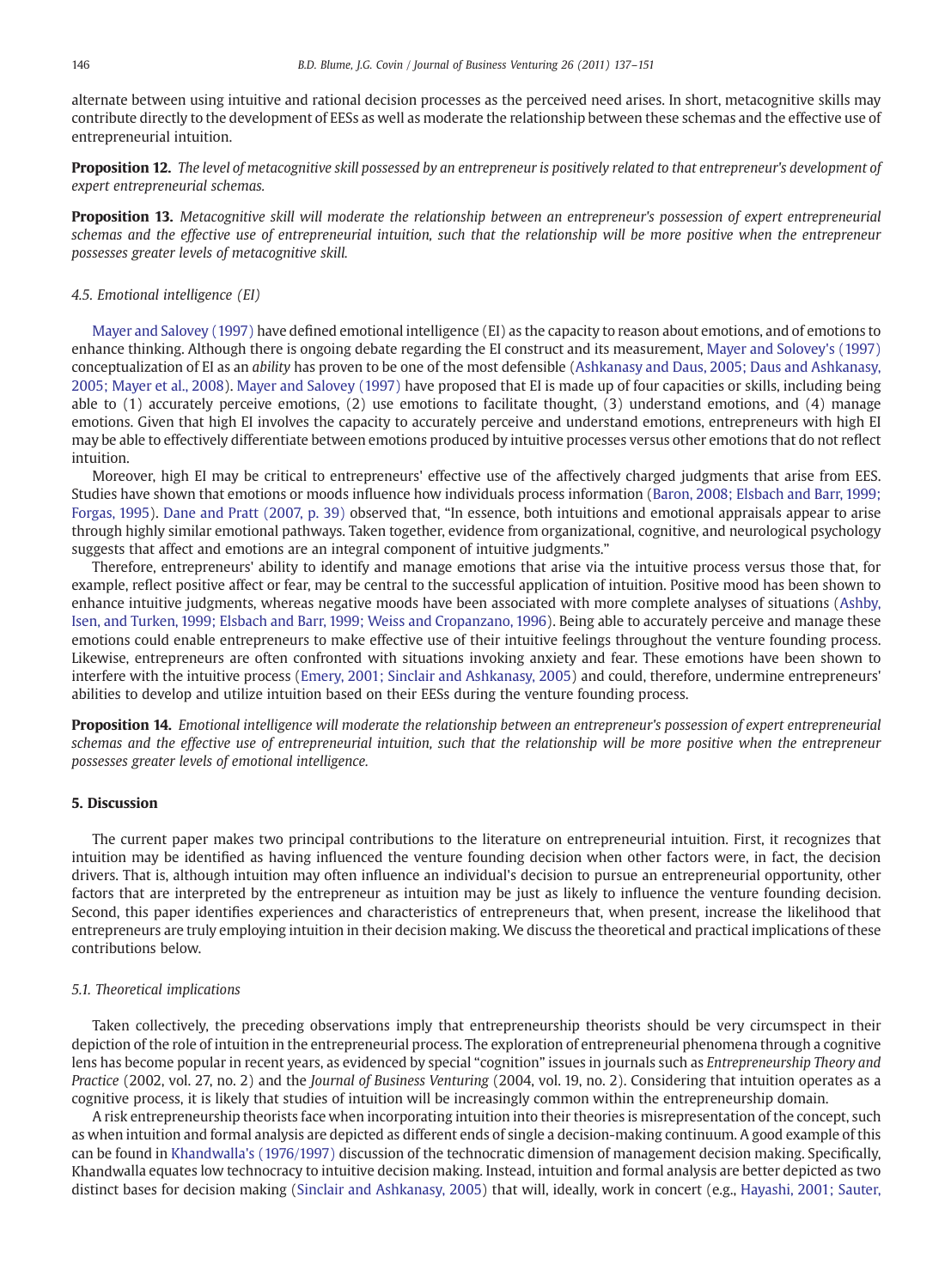[1999\)](#page-13-0). Another misrepresentation of the concept of intuition is the attribution to intuition of any decision that was not made on the basis of formal analysis. As [Mintzberg \(1994\)](#page-13-0) noted, the label of intuition is often used euphemistically when we are not certain about the basis on which we arrived at a particular decision. In recognition of these points, entrepreneurship theorists are advised to consider the possibility that factors other than intuition will often be involved in driving entrepreneurial decisions not made on the basis of formal analysis, even if such decisions 'feel right' to the entrepreneur.

A second theoretical implication of this paper, and one related to the preceding point, is that entrepreneurship theorists should refrain from inferring a specific role for intuition within the entrepreneurial process based solely on what entrepreneurs might tell them about this matter. For reasons suggested in several of the preceding propositions, attributions to intuition by entrepreneurs may have little relationship to the actual use of intuition. Accordingly, [Sinclair and Ashkanasy \(2005\)](#page-14-0) suggest that measures of intuition should include alternative approaches that may counterbalance some of the shortcomings of self-report survey measures. They suggest using alternative methods such as "(1) a description of the decision-making process provided by the participant; (2) a word-count of the description (verbalization); and (3) a measure of the time needed to make the decision" [\(Sinclair and](#page-14-0) [Ashkanasy, 2005,](#page-14-0) p. 365). Thus, while intuition may play a crucial role in explaining how some entrepreneurs can, for example, repeatedly found successful ventures, researchers intent on testing such an anticipated relationship will be well advised to triangulate their measures of intuition. Included in the triangulation process should be indicators of the boundary conditions within which true intuition develops, as specified in [Propositions 7, 9, 11, 12, 13, and 14](#page-7-0).

Related to the preceding observation, a third theoretical implication of this paper is that theories of the role of intuition within the entrepreneurial process should include an explanation of how entrepreneurial intuition develops. To assume that intuition necessarily operates among entrepreneurs in ways that affect their entrepreneurial process-related decisions is to ignore the reality, for example, that intuition is developed through one's experience. As argued by Mintzberg (quoted in an interview by [Campbell, 1991,](#page-12-0) p. 109), intuition is "rooted in experience of the context." If individuals have no experience in entrepreneurial contexts, their prior knowledge will not be a basis on which EESs develop, nor will it result in effective entrepreneurial intuition [\(Shane, 2000\)](#page-14-0). Thus, credible theory regarding intuition in the context of entrepreneurial processes must consider the antecedents of intuition.

A final theoretical implication of this paper links back to the aforementioned assertion that investigating entrepreneurs' attributions to intuition is warranted regardless of their actual reliance on intuition. Specifically, an entrepreneur's attribution to intuition, or perceived use of intuition, is arguably an important theoretical construct because our perceptions reflect our personal realities. Just as the concept of perceived environmental uncertainty reflects one's personal beliefs about the state of the environment for decision-making purposes ([Duncan, 1972\)](#page-12-0), the concept of perceived use of entrepreneurial intuition reflects one's personal beliefs about the effects of intuition on the decision-making process. The reality of these effects is a separate matter. If entrepreneurs believe that intuition is affecting their decisions, they may more easily rationalize the pursuit of inherently speculative entrepreneurial opportunities. Thus, entrepreneurs' attributions to intuition may be a useful concept in explaining why entrepreneurs underestimate or do not recognize the risk of entrepreneurial situations [\(Simon et al., 2000](#page-14-0)). Moreover, if entrepreneurs believe that intuition is affecting their decisions, they may be less likely to engage in formal analysis of entrepreneurial opportunities. In other words, the perceived use of entrepreneurial intuition may substitute for the felt need for formal analysis in the mind of the entrepreneur. This could partially explain why entrepreneurs who tend to underestimate risk also tend to employ less comprehensive decision practices than do managers [\(Smith et al., 1988](#page-14-0)).

#### 5.2. Practical implications

The observations in this paper suggest three important practical implications. First, to avoid being misled by false intuition – that is, thoughts and feelings that are interpreted as reflecting intuition, but are not – entrepreneurs should actively seek to verify the accuracy of their intuition. This, of course, is not a novel prescription. Even proponents of the use of intuition for decisionmaking purposes caution individuals to "trust-but-verify" (e.g., [Agor, 1986; Myers, 2002](#page-12-0)). In the case of entrepreneurs, this prescription may be particularly important because of the possibility that, as suggested by several of the preceding propositions, other factors may regularly and powerfully operate in conjunction with the perceived use of entrepreneurial intuition to sway decision making in objectively unwarranted directions.

As implied above, one way that entrepreneurs can be more confident in their intuition is through verifying the presence of the antecedents to intuition outlined in [Propositions 7, 9, 11, 12, 13, and 14](#page-7-0). For example, by developing their emotional intelligence and metacognitive skills (admittedly, significant challenges themselves), entrepreneurs can learn to better interpret their feelings and emotions. Entrepreneurs can also consciously play the "Devil's Advocate" in regard to intuitive beliefs [\(Russo and Schoemaker,](#page-13-0) [1992\)](#page-13-0) and seek feedback that could suggest the accuracy or inaccuracy of one's intuition ([Hogarth, 2001](#page-13-0)). Additional thoughts on the matter of verifying intuition can be found in the writings of [Austin \(1998\),](#page-12-0) [Bonabeau \(2003\)](#page-12-0), and [Eisenhardt \(1999\)](#page-12-0).

A second practical implication of this paper is that nascent entrepreneurs should consider placing themselves in business situations that allow their entrepreneurial intuition to develop prior to founding ventures. The preceding arguments collectively suggest the possibility that entrepreneurial intuition will be perceived as operating to some extent as a driver of many venture founding decisions. However, if entrepreneurs have unwarranted confidence in the value of their perceived intuitive judgments, then intuition-influenced venture foundings could have a greater probability of failing. Such ventures would be pursued for reasons that may have little to do with the objective attractiveness of entrepreneurial opportunities. On the other hand, if entrepreneurial intuition is developed legitimately (i.e., informed through the presence of EESs), it can serve as an extremely valuable asset ([Allinson et al., 2000; Gaglio and Katz, 2001](#page-12-0)).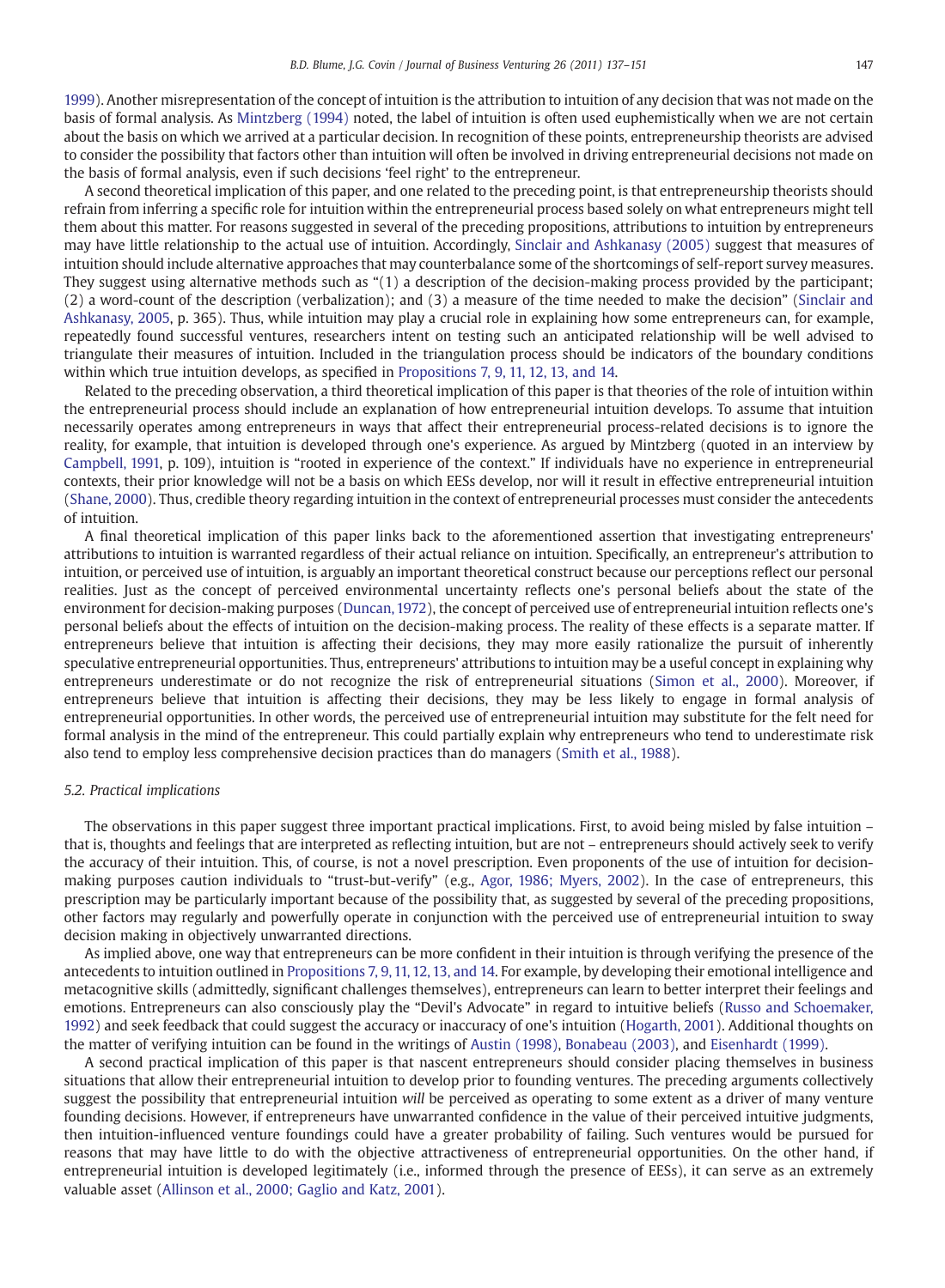Therefore, the challenge facing entrepreneurs is one of insuring that other factors, such as their self-efficacy, tolerance for ambiguity, or an overconfidence bias, are not being interpreted as actual intuition. They also can be aware of their intuitive cognitive style (i.e., preference for intuitive thinking), which can lead to unfounded beliefs in the veracity of their intuitive thoughts and feelings. While such misinterpretation will always be a possibility, entrepreneurs can reduce its probability of occurrence if they (1) understand how intuition develops and what their intuitive judgments are based on [\(Dijksterhuis and](#page-12-0) [Nordgren, 2006\)](#page-12-0) and (2) seek relevant knowledge and experience whose lessons are likely to be directly relevant to the entrepreneurial opportunity under consideration.

A final practical implication of this paper is that entrepreneurs should think of their intuition as a complement to – rather than substitute for – formal, empirically-based decision-making approaches [\(Hodgkinson and Clarke, 2007; Louis and Sutton, 1991;](#page-13-0) [Saddler-Smith and Shefy, 2004](#page-13-0)). Indeed, entrepreneurs may view the intuitive mode of decision making as a practical, efficient 'default' approach to decision making – an approach which precludes the need to expend scarce resources on formal and more costly decision-making processes. Of course, not all entrepreneurial decisions must be supported by formal analysis. For example, in cases where the entrepreneur has conscious prior knowledge of cause-and-effect relationships in equivalent entrepreneurial scenarios, the expenditure of scarce resources on formal decision-making approaches will often be unwarranted. However, if entrepreneurs are prone to quickly default to a reliance on intuition for decisions of great consequence to their ventures, they may be jeopardizing their ventures' viability by making poorly informed decisions (because intuition is often 'misread' by decision makers [\[Sadler-Smith and Shefy, 2004](#page-13-0)]) and missing opportunities to assess the veracity of their perceived intuitive judgments with potentially corroborating formal data and analyses. In short, the combination of formal analysis techniques and intuitive judgments (where those judgments are enabled through the presence of EESs) may be the optimal approach to entrepreneurial decision making ([Hodgkinson and Clarke, 2007; Louis and Sutton, 1991](#page-13-0)).

# 5.3. Future research

There are several places where one might expect intuition to be exercised within the entrepreneurship domain. These are all areas where additional research is needed.

# 5.3.1. Habitual entrepreneurs and intuition

It is arguable that researchers will learn more about the phenomenon of intuition by studying habitual entrepreneurs than by studying successful (or unsuccessful) entrepreneurs who have only started one or two businesses ([MacMillan and Katz, 1991](#page-13-0)). If intuition is developed over time based on experiences and learning, studying habitual entrepreneurs over time may give the best insight into entrepreneurial intuition. Interesting research questions might be: Do habitual entrepreneurs rely on intuition to a different degree than non-entrepreneurs or less experienced entrepreneurs? Do habitual entrepreneurs have "better" intuition than non-entrepreneurs or less experienced entrepreneurs?

#### 5.3.2. Opportunity recognition and intuition

Intuition is related to one's subconscious ability to recognize patterns among events, data, and experiences ([Covin, 2002; Dane](#page-12-0) [and Pratt, 2007](#page-12-0)). [Crossan et al. \(1999, p. 526\)](#page-12-0) note that "Entrepreneurs are able to make these novel connections, perceive new or emergent relationships, and discern possibilities that have not been previously identified." Perhaps superior pattern recognition ability is common among individuals who excel at opportunity recognition ([Baron, 2004](#page-12-0)). The relationship between intuitive ability and opportunity recognition ability would seem to be strong and worthy of empirical examination.

#### 5.3.3. Venture capitalists and intuition

Venture capitalists (VCs) are experts in the evaluation of business plans, yet VCs vary considerably in their abilities to consistently identify high potential business investments ([MacMillan et al., 1987](#page-13-0)). Although some venture capitalists have mentioned intuition as an important variable when making investment decisions, there has been little research on this topic ([Hisrich and Jankowicz, 1990](#page-13-0)). Research might examine the following questions: Are experienced VCs more or less likely to rely on intuition than their less experienced counterparts? Are successful VCs more or less likely to rely in intuition than their less successful counterparts? Does the business screening process differ for VCs who are more and less intuitive and, if so, how?

#### 5.3.4. Effectual reasoning and intuition

As argued by [Read and Sarasvathy \(2005\),](#page-13-0) the use of effectual reasoning in the entrepreneurial decision-making process leads to the development of the entrepreneurial expertise. Such expertise can be reflected in the EESs upon which the effective use of intuition is proposed (see [Proposition](#page-8-0) 11) to be dependent. As such, the effectuation process may be closely tied to the exhibition of entrepreneurial intuition. However, theory and research have yet to reveal precisely how the effectuation process/effectual reasoning and intuition are linked. For example, does effectual reasoning simply lead to the formation of the EESs that support intuitive processes, or does the presence of intuition also build an individual's preference for and reliance upon effectual reasoning? Perhaps proficiency at effectual reasoning is indicative of intuition's effective use. Or perhaps the development of intuitive skills is a principal catalyst for the exhibition of effectual reasoning. Inasmuch as both entrepreneurial intuition and effectual reasoning are valuable assets within the context of entrepreneurship, and both are linked to entrepreneurial expertise (see [Mitchell et al., 2005 and Sarasvathy, 2008,](#page-13-0) respectively), research that models and tests the relationships among these constructs should be a high priority among entrepreneurship scholars.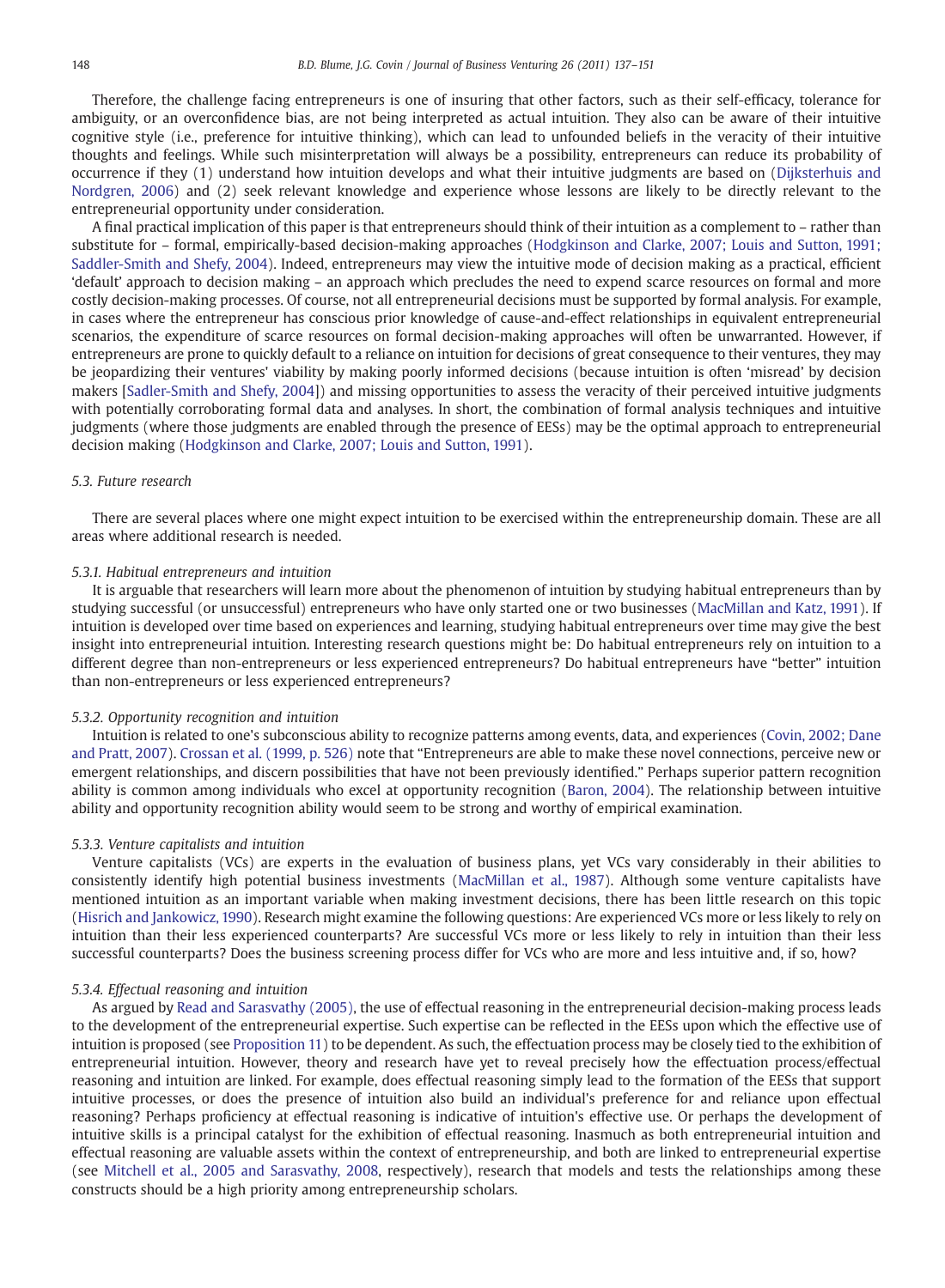# <span id="page-12-0"></span>6. Conclusion

In conclusion, to quote [Marino \(2000, p. 18\)](#page-13-0), "feeling right about a decision may be good for your psyche, but being right about it is better for your reputation." Entrepreneurs may risk much more than their reputations when they bet on their intuition and are proven wrong. Therefore, it is important that entrepreneurs and those who study them have a solid understanding of why entrepreneurs may attribute their decisions to intuition and which characteristics truly lead to the development of EESs and, subsequently, the effective use of entrepreneurial intuition. Hopefully, this paper has shed some novel light on these topics and will spark further discussion of the proper, actual, and assumed roles of intuition in the entrepreneurial process.

#### Acknowledgment

The authors wish to thank JBV Associate Editor Schade and the two anonymous reviewers for their many helpful insights and suggestions throughout the review process.

# References

Agor, W.H., 1986. How executives use their intuition to make important decisions. Business Horizons 29 (1), 49–53.

Agor, W.H., 1990. Wanted: the intuitive director. In: Agor, W.H. (Ed.), Intuition in Organizations. Sage Publications, Newbury Park, CA, pp. 125–130.

Allinson, C.W., Hayes, J., 1996. The cognitive style index: a measure of intuition-analysis for organizational research. Journal of Management Studies 33, 119–135. Allinson, C.W., Chell, E., Hayes, J., 2000. Intuition and entrepreneurial behavior. European Journal of Work and Organizational Psychology 9, 31–43.

Argyris, C., Schon, D.A., 1978. Organizational Learning: A Theory of Action Perspective. Addison-Wesley, Reading, MA.

Ashby, F.G., Isen, A.M., Turken, U., 1999. A neuropsychological theory of positive affect and its influence on cognition. Psychological Review 3, 529–550.

Ashkanasy, N.M., Daus, C.S., 2005. Rumors of the death of emotional intelligence in organizational behavior are vastly exaggerated. Journal of Organizational Behavior 26, 441–452.

Austin, J.H., 1998. Zen and the Brain. MIT Press, Cambridge, MA.

Baron, R.A., 2004. The cognitive perspective: a valuable tool for answering entrepreneurship's basic "why" questions. Journal of Business Venturing 19, 221–239. Baron, R.A., 2006. Opportunity recognition as pattern recognition: how entrepreneurs "connect the dots" to identify new business opportunities. Academy of

Management Perspectives 20 (1), 104–119.

Baron, R.A., 2008. The role of affect in the entrepreneurial process. Academy of Management Review 33, 328–340.

Baron, R.A., Ensley, M., 2006. Opportunity recognition as the detection of meaningful patterns: evidence from comparisons of novice and experienced entrepreneurs. Management Science 52 (9), 1331–1344.

Baumard, P., Starbuck, W.H., 2005. Learning from failures: why it may not happen. Long Range Planning 38 (3), 281–298.

Behling, O., Eckel, N.L., 1991. Making sense out of intuition. Academy of Management Executive 5 (1), 46–54.

Benner, P., Tanner, C., 1987. Clinical judgment: how expert nurses use intuition. American Journal of Nursing 87 (1), 23–31.

Bonabeau, E., 2003. Don't trust your gut. Harvard Business Review 81 (5), 116–123.

Boshuizen, H.P., Schmidt, H.G., 1992. On the role of biomedical knowledge in clinical reasoning by experts, intermediates and novices. Cognitive Science 16 (2), 153–184.

Boyd, N., Vozikis, G., 1994. The influence of self-efficacy on the development of entrepreneurial intentions and actions. Entrepreneurship Theory and Practice 18 (4), 63–77.

Burke, L.A., Miller, M.K., 1999. Taking the mystery out of intuitive decision making. Academy of Management Executive 13 (4), 91–99.

Busenitz, L.W., Barney, J.B., 1997. Differences between entrepreneurs and managers in large organizations: biases and heuristics in strategic decision making. Journal of Business Venturing 12 (1), 9–30.

Bygrave, W.D., 1989. The entrepreneurship paradigm (I): a philosophical look at its research methodologies. Entrepreneurship Theory and Practice 14 (1), 7–26. Campbell, A., 1991. Brief case: strategy and intuition – a conversation with Henry Mintzberg. Long Range Planning 24 (2), 108–110.

Cannon-Bowers, J.A., Rhodenizer, L., Salas, E., Bowers, C.A., 1998. A framework for understanding pre-practice conditions and their impact on learning. Personnel Psychology 51 (2), 291–320.

Chase, W.G., Ericsson, K.A., 1981. Skilled memory. In: Anderson, J.R. (Ed.), Cognitive Skills and Their Acquisition. Erlbaum, Hillsdale, NJ.

Chen, C.C., Greene, P.G., Crick, A., 1998. Does entrepreneurial self-efficacy distinguish entrepreneurs from managers? Journal of Business Venturing 13, 295–316. Cohen, M.S., Freeman, J.T., Wolf, S., 1996. Metarecognition in time-stressed decision making: recognizing, critiquing, and correcting. Human Factors 38, 206–219. Cooper, A.C., Folta, T., Woo, C., 1995. Entrepreneurial information search. Journal of Business Venturing 10, 107–120.

Cooper, A.C., Gimeno-Gascon, F.J., Woo, C.Y., 1994. Initial human and financial capital as predictors of new venture performance. Journal of Business Venturing 9, 371–395.

Covin, J.G., 2002. Entrepreneurship and intuition: a research agenda. Paper presented at symposium for 2002 Academy of Management Meetings in Denver, CO. Cross, R.L., Brodt, S.E., 2001. How assumptions of consensus undermine decision making. Sloan Management Review 42 (2), 86–94.

Crossan, M.M., Lane, H.W., White, R.E., 1999. An organizational learning framework: from intuition to institution. Academy of Management Review 24 (3), 522–537. Cyert, R.M., March, J.G., 1963. A Behavioral Theory of the Firm. Prentice-Hall, Englewood Cliffs, NJ.

Dane, E., Pratt, M.G., 2007. Exploring intuition and its role in managerial decision making. Academy of Management Review 32, 33–54.

Daus, C.S., Ashkanasy, N.M., 2005. The case for the ability-based model of emotional intelligence in organizational behavior. Journal of Organizational Behavior 26, 453–466.

Dijksterhuis, A., Nordgren, L.F., 2006. A theory of unconscious thought. Perspectives on Psychological Science 1 (2), 95–109.

Dreyfus, S.E., 2004. Totally model-free learned skillful coping. Bulletin of Science, Technology and Society 24 (3), 182–187.

Dreyfus, H.L., Dreyfus, S.E., 1986. Mind over Machine: The Power of Human Intuition and Expertise in the Era of the Computer. Free Press, New York.

Dreyfus, H.L., Dreyfus, S.E., 2005. Peripheral vision: expertise in real world contexts. Organization Studies 26 (5), 779–792.

Duncan, R.B., 1972. Characteristics of perceived environments and perceived environmental uncertainty. Administrative Science Quarterly 17 (3), 313–327.

Dutta, D.K., Thornhill, S., 2008. The evolution of growth intentions: toward a cognition-based model. Journal of Business Venturing 23, 307–332.

Eisenhardt, K.M., 1999. Strategy as strategic decision making. Sloan Management Review 40 (3), 65–72.

Elsbach, K.D., Barr, P.S., 1999. The effects of mood on individuals' use of structured decision protocols. Organization Science 10 (2), 181–198.

Emery, M., 2001. PowerHunch! Living an Intuitive Life. Beyond Words Publishing, Hillsboro, OR.

Epstein, S., 1990. Cognitive-experiential self-theory. In: Pervin, L. (Ed.), Handbook of Personality Theory and Research. Guilford Press, New York, pp. 165–192. Epstein, S., Pacini, R., Denes-Raj, V., Heier, H., 1996. Individual differences in intuitive-experiential and analytical-rational thinking styles. Journal of Personality and Social Psychology 71 (2), 390–405.

Ericsson, K.A., Charness, N., 1994. Expert performance: its structures and acquisition. American Psychologist 49, 725–747.

Ericsson, K.A., Krampe, R.T., Tesch-Römer, C., 1993. The role of deliberate practice in the acquisition of expert performance. Psychological Review 100, 363–406. Flavell, J., 1976. Metacognitive aspects of problem-solving. In: Resnick, L. (Ed.), The Nature of Intelligence. Erlbaum Associates, Hillsdale.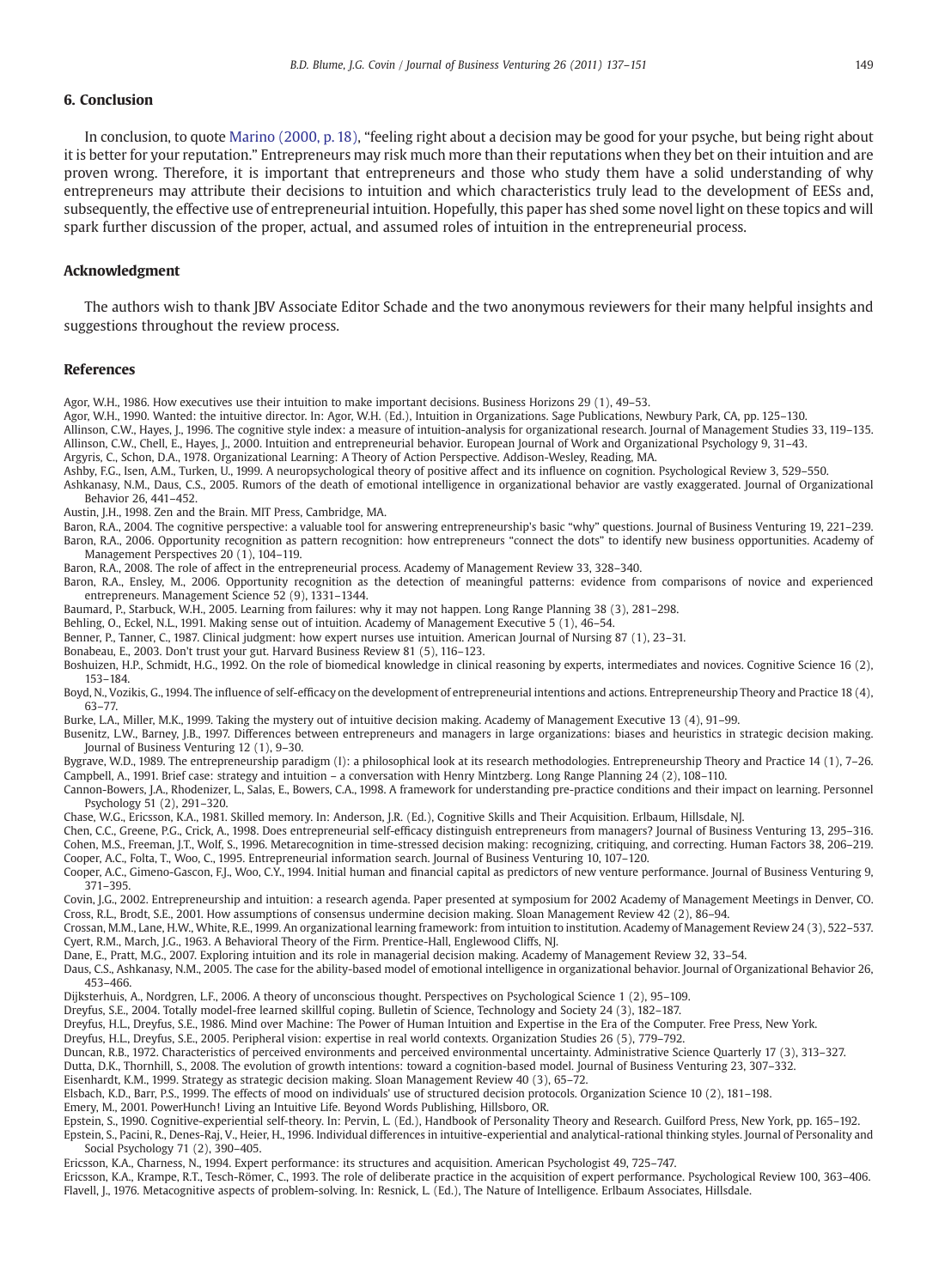- <span id="page-13-0"></span>Ford, J.K., Smith, E.M., Weissbein, D.A., Gully, S.M., Salas, E., 1998. Relationships of goal orientation, metacognitive activity, and practice strategies with learning outcomes and transfer. Journal of Applied Psychology 83 (2), 218–233.
- Forgas, J.P., 1995. Mood and judgment: the affect infusion model (AIM). Psychological Bulletin 117 (1), 39–66.
- Gaglio, C.M., Katz, J.A., 2001. The psychological basis of opportunity identification: Entrepreneurial alertness. Small Business Economics 16 (2), 95–111.
- Greene, J.G., Collins, A.M., Resnick, L.B., 1996. Cognition and learning. In: Berliner, D.C., Calfee, R.C. (Eds.), Handbook of Educational Psychology. MacMillan, New
- York, pp. 15–46.
- Harper, S.C., 1988. Intuition: what separates executives from managers. Business Horizons 31 (5), 13–19.
- Hayashi, A.M., 2001. When to trust your gut. Harvard Business Review 79 (2), 59–65.
- Herriott, S., Levinthal, D., March, J., 1985. Learning from experience in organizations. American Economic Review 75, 298–302.
- Hisrich, R.D., Jankowicz, A.D., 1990. Intuition in venture capital decisions: an exploratory study using a new technique. Journal of Business Venturing 5, 49–62. Hodgkinson, G.P., Clarke, I., 2007. Exploring the cognitive significance of organizational strategizing: a dual-process framework and research agenda. Human Relations 60 (1), 243–255.
- Hodgkinson, G.P., Sadler-Smith, E., 2003. Complex or unitary? A critique and empirical re-assessment of the Allinson–Hayes Cognitive Style Index. Journal of Occupational and Organizational Psychology 76, 243–268.
- Hodgkinson, G.P., Langan-Fox, J., Sadler-Smith, E., 2008. Intuition: a fundamental bridging construct in the behavioural sciences. British Journal of Psychology 99, 1–27.
- Hogarth, R.M., 2001. Educating Intuition. The University of Chicago Press, Chicago, IL.
- Isenberg, D.J., 1984. How senior managers think. Harvard Business Review 62, 81–90.
- Kelley, H.H., Michela, J.L., 1980. Attribution theory and research. Annual Review of Psychology 31, 457–501.
- Khandwalla, P.N., 1976/1977. Some top management styles, their context and performance. Organization and Administrative Sciences 7 (4), 21–51.
- Khatri, N., Ng, H.A., 2000. The role of intuition in strategic decision making. Human Relations 53 (1), 57–86.
- Klein, G., 1998. Sources of Power: How People Make Decisions. MIT Press, Cambridge, MA.
- Klein, G., 2003. Intuition at Work. Doubleday, New York.
- Koh, H.C., 1996. Testing hypotheses of entrepreneurial characteristics: a study of Hong Kong MBA students. Journal of Managerial Psychology 11 (3), 12–25.
- Kozhevnikov, M., 2007. Cognitive styles in the context of modern psychology: toward an integrated framework of cognitive style. Psychological Bulletin 133 (3), 464–481.
- Krueger, N.F., 1993. Impact of prior entrepreneurial exposure on perceptions of new venture feasibility and desirability. Entrepreneurship Theory and Practice 18 (1), 5–21.
- Krueger, N.F., 2007. What lies beneath? The experiential essence of entrepreneurial thinking. Entrepreneurship Theory and Practice 31 (1), 123–138.
- Krueger, N.F., Dickson, P.R., 1994. How believing in ourselves increases risk taking: perceived self-efficacy and opportunity recognition. Decision Sciences 25 (3),
- 385–400.
- Krueger, N.F., Kickul, J. 2006. So you thought the intentions model was simple? Navigating the complexities and interactions of cognitive style, culture, gender, social norms, and intensity on the pathway to entrepreneurship. Manuscript Presented at United States Association Small Business and Entrepreneurship Conference.
- Lichtenstein, B., Dooley, K.J., Lumpkin, G.T., 2006. Measuring emergence in the dynamics of new venture creation. Journal of Business Venturing 21, 153–175. Lieberman, M.D., 2000. Intuition: a social cognitive neuroscience approach. Psychological Bulletin 126, 109–137.
- Louis, M.R., Sutton, R.I., 1991. Switching cognitive gears: from habits of mind to active thinking. Human Relations 44 (1), 55–76.
- Lumpkin, G.T., Lichtenstein, B.B., 2005. The role of organizational learning in the opportunity recognition process. Entrepreneurship Theory and Practice 29 (4), 451–472.
- MacMillan, I.C., Katz, J.A., 1991. Idiosyncratic milieus of entrepreneurial research: the need for comprehensive theories. Journal of Business Venturing 7 (1), 1–8. MacMillan, I.C., Zemann, L., Subbanarasimha, P.N., 1987. Criteria distinguishing successful from unsuccessful ventures in the venture screening process. Journal of Business Venturing 2 (2), 123–137.
- Maidique, M.A., Zirger, B.J., 1985. The new product learning cycle. Research Policy 14 (6), 299–313.
- Marino, S., 2000. Rely on science, not your gut. Industry Week 249 (2), 18.
- Markman, G.D., Balkin, D.B., Baron, R.A., 2002. Inventors and new venture formation: the effects of general self efficacy and regretful thinking. Entrepreneurship Theory and Practice 27 (2), 149–165.
- Mayer, J.D., Salovey, P., 1997. Emotional Development and Emotional Intelligence: Educational Implications. Basic Books, New York.
- Mayer, J.D., Salovey, P., Caruso, D.R., 2008. Emotional intelligence: new ability or eclectic traits? American Psychologist 63 (6), 503–517.
- Metcalfe, J., Shimamura, A.R., 1994. Metacognition: Knowing about Knowing. MIT Press, Cambridge, MA.
- Metzemaekers, D., 2000. Critical success factors in technology management. International Journal of Technology Management 19 (6), 583–585.
- Miller, D., 1992. The Icarus Paradox: how exceptional companies bring their own downfall. Business Horizons 35 (1), 24–35.
- Miller, C.C., Ireland, R.D., 2005. Intuition in strategic decision making: friend or foe in the fast-paced 21st century? Academy of Management Executive 19 (1), 19–30.
- Mintzberg, H., 1994. The Fall and Rise of Strategic Planning. The Free Press, New York.
- Mitchell, J.R., Friga, P.N., Mitchell, R.K., 2005. Untangling the intuition mess: intuition as a construct in entrepreneurship research. Entrepreneurship Theory and Practice 29, 653–679.
- Mitchell, R.K., Smith, B., Seawright, K.W., Morse, E.A., 2000. Cross-cultural cognitions and the venture creation decision. Academy of Management Journal 43 (5), 974–993.
- Mitchell, R.K., Smith, J.B., Morse, E.A., Seawright, K.W., Peredo, A.-M., McKenzie, B., 2002. Are entrepreneurial cognitions universal? Assessing entrepreneurial cognitions across cultures. Entrepreneurship Theory and Practice 26 (4), 9–32.
- Morris, M.H., Zahra, S.A., 2000. Adaptation of the business concept over time: the case of historically disadvantaged South African owner/managers. Journal of Small Business Management 38 (1), 92–100.
- Myers, D.G., 2002. Intuition: Its Powers and Perils. Yale University Press, New Haven, CT.
- Neisser, U., 1976. Cognition and Reality. Free Press, San Francisco.
- Pacini, R., Epstein, S., 1999. The relation of rational and experiential information processing styles to personality, basic beliefs, and the ratio-bias phenomenon. Journal of Personality and Social Psychology 76 (6), 972–987.
- Parikh, J., Neubauer, F., Lank, A.G., 1994. Intuition: The New Frontier of Management. Blackwell, Oxford, UK.
- Prietula, M.J., Simon, H.A., 1989. The experts in your mind. Harvard Business Review 67 (1), 120–124.
- Read, S., Sarasvathy, S.D., 2005. Knowing what to do and doing what you know: effectuation as a form of entrepreneurial expertise. The Journal of Private Equity 9 (1), 45–62.
- Reuber, A., Fischer, E., 1999. Understanding the consequences of founders' experience. Journal of Small Business Management 37 (2), 30–45.
- Rowan, R., 1989. Listening for those warning bells. In: Agor, W.H. (Ed.), Intuition in Organizations. Sage Publications, Newbury Park, CA.
- Russo, J.E., Schoemaker, P.J.H., 1992. Managing overconfidence. Sloan Management Review 33 (2), 7–17.
- Sadler-Smith, E., 2008. Inside Intuition. Routledge, Abingdon, UK.
- Sadler-Smith, E., Shefy, E., 2004. The intuitive executive: understanding and applying 'gut feel' in decision making. Academy of Management Executive 18 (4), 76–91.
- Sadler-Smith, E., Shefy, E., 2007. Developing intuitive awareness in management education. Academy of Management Learning and Education 6 (2), 186–205.
- Sarasvathy, S.D., 2001a. Causation and effectuation: toward a theoretical shift from economic inevitability to entrepreneurial contingency. Academy of Management Review 26, 243–288.

Sarasvathy, S.D., 2001b. Effectual reasoning in expert entrepreneurial decisions: existence and Bounds. Academy of Management Meeting Best Paper Proceedings.